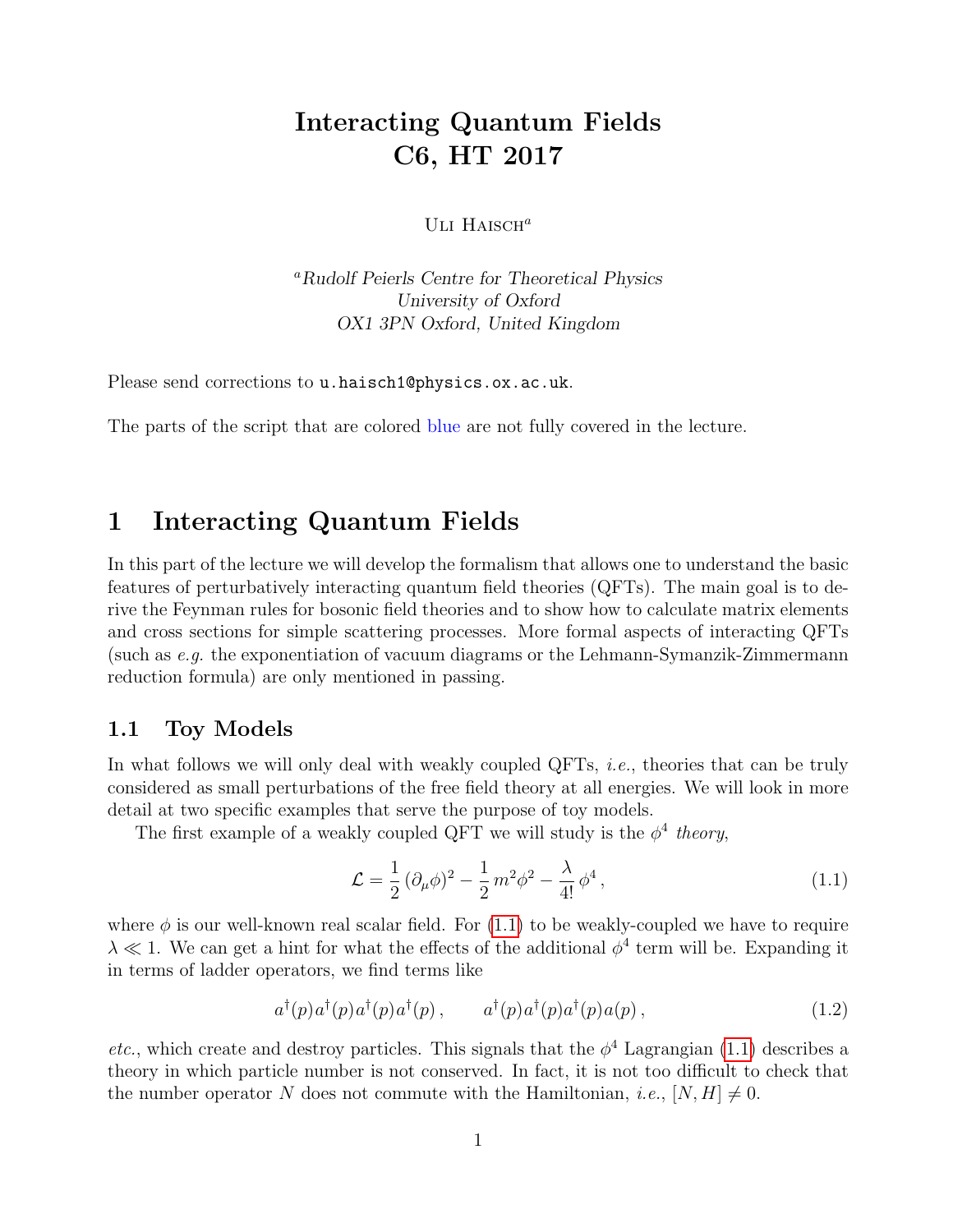The second example we will look at is a *scalar Yukawa theory*. Its Lagrangian is given by

<span id="page-1-0"></span>
$$
\mathcal{L} = (\partial_{\mu}\varphi^*)(\partial^{\mu}\varphi) + \frac{1}{2}(\partial_{\mu}\phi)^2 - M^2\varphi^*\varphi - \frac{1}{2}m^2\phi^2 - g\varphi^*\varphi\phi, \qquad (1.3)
$$

with  $q \ll M, m$ . This theory couples a complex scalar  $\varphi$  to a real scalar  $\phi$ . In this theory the individual particle numbers for  $\varphi$  and  $\phi$  are not conserved. Yet, the Lagrangian [\(1.3\)](#page-1-0) is invariant under global phase rotations of  $\varphi$ , which ensures that there will be a conserved charge Q obeying  $[Q, H] = 0$ . In fact, we have met this charge already in our discussion of the quantization of the complex Klein-Gordon field (see (1.76) in the script "Canonical Quantization"). In consequence, in the scalar Yukawa theory the number of  $\varphi$  particles minus the number of  $\varphi$  anti-particles is conserved. Notice also that the potential in [\(1.3\)](#page-1-0) has a stable minimum at  $\varphi = \phi = 0$ , but it is unbounded from below, if  $-q\phi$  becomes too large. This means that we should not mess to much with the scalar Yukawa theory.

### 1.2 Interaction Picture

In quantum mechanics (QM), there is a useful viewpoint called the *interaction picture*, which allows one to deal with small perturbations to a well-understood Hamiltonian. Let me briefly recall how this works. In the *Schrödinger picture*, the states evolve as  $i d/dt |\psi\rangle_S = H |\psi\rangle_S$ , while the operators  $\mathcal{O}_S$  are time independent. In contrast, in the *Heisenberg picture* the states do not evolve with time, but the operators change with time, namely one has  $|\psi\rangle_H =$  $e^{iHt}|\psi\rangle_S$  and  $\mathcal{O}_H = e^{iHt}\mathcal{O}_S e^{-iHt}$ . The interaction picture is a hybrid of the two. We split the Hamiltonian as follows

<span id="page-1-1"></span>
$$
H = H_0 + H_{\text{int}} ,\t\t(1.4)
$$

where in the interaction picture the time dependence of operators  $\mathcal{O}_I$  is governed by  $H_0$ , while the time dependence of the states  $|\psi\rangle_I$  is governed by  $H_{\text{int}}$ . While this split is arbitrary, things are easiest if one is able to solve the Hamiltonian  $H_0$ , e.g., if  $H_0$  is the Hamiltonian of a free theory. From what I have said so far, it follows that

$$
|\psi\rangle_I = e^{iH_0t} |\psi\rangle_S , \qquad \mathcal{O}_I = e^{iH_0t} \mathcal{O}_S e^{-iH_0t} . \qquad (1.5)
$$

Since the Hamiltonian is itself an operator, the latter equation also applies to the interaction Hamiltonian  $H_{\text{int}}$ . In consequence, one has

$$
H_I = (H_{\rm int})_I = e^{iH_0t} H_{\rm int} e^{-iH_0t}.
$$
\n(1.6)

The Schrödinger equation in the interaction picture is readily derived starting from the Schrödinger picture,

<span id="page-1-2"></span>
$$
i\frac{d}{dt}|\psi\rangle_{S} = H|\psi\rangle_{S}, \quad \implies \quad i\frac{d}{dt}\left(e^{-iH_{0}t}|\psi\rangle_{I}\right) = (H_{0} + H_{int})e^{-iH_{0}t}|\psi\rangle_{I},
$$
\n
$$
\implies \quad i\frac{d}{dt}|\psi\rangle_{I} = e^{iH_{0}t}H_{int}e^{-iH_{0}t}|\psi\rangle_{I},
$$
\n
$$
\implies \quad i\frac{d}{dt}|\psi\rangle_{I} = H_{I}|\psi\rangle_{I}.
$$
\n(1.7)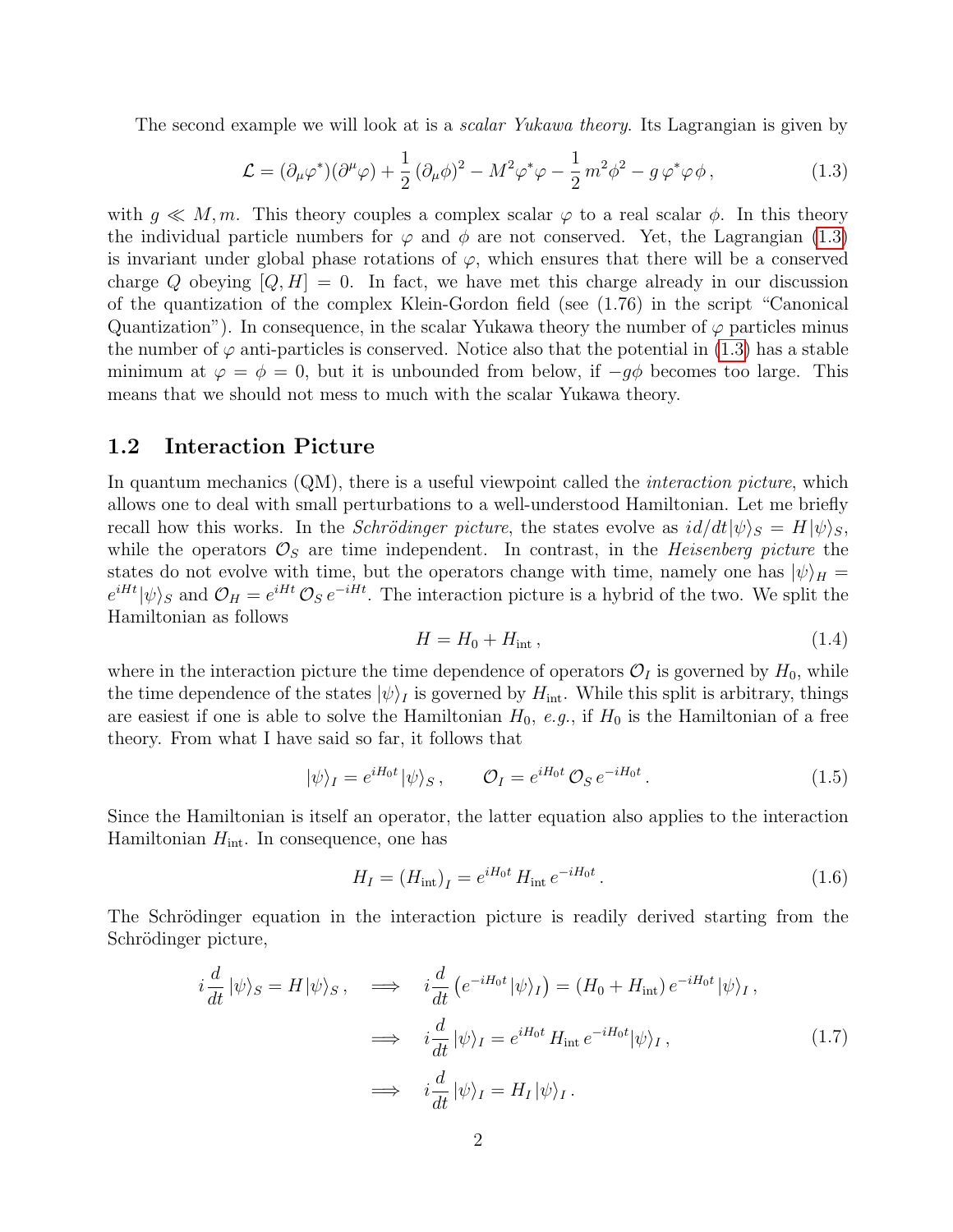#### Dyson's Formula

In order to solve the system described by the Hamiltonian [\(1.4\)](#page-1-1), we have to find a way of how to find a solution to the Schrödinger equation in the interaction basis  $(1.7)$ . Let us write the solution as

<span id="page-2-0"></span>
$$
|\psi(t)\rangle_I = U(t, t_0) |\psi(t_0)\rangle_I, \qquad (1.8)
$$

where  $U(t, t_0)$  is an unitary time-evolution operator satisfying  $U(t, t) = 1, U(t_1, t_2)U(t_2, t_3) =$  $U(t_1, t_3)$ , and  $U(t_1, t_3) [U(t_2, t_3)]^{\dagger} = U(t_1, t_2)$ . Inserting [\(1.8\)](#page-2-0) into the last line of [\(1.7\)](#page-1-2), we find

<span id="page-2-1"></span>
$$
i\frac{d}{dt}U(t,t_0) = H_I(t)U(t,t_0).
$$
\n(1.9)

If  $H_I$  would be a function, the solution to the differential equation [\(1.9\)](#page-2-1) would read

$$
U(t, t_0) \stackrel{?}{=} \exp\left(-i \int_{t_0}^t dt' H_I(t')\right). \tag{1.10}
$$

Yet,  $H_I$  is not a function but an operator and this causes ordering issues. Let's have a closer look at the exponential to understand where the trouble comes from. The exponential is defined through its power expansion,

$$
\exp\left(-i\int_{t_0}^t dt' H_I(t')\right) = 1 - i\int_{t_0}^t dt' H_I(t') + \frac{(-i)^2}{2} \left(\int_{t_0}^t dt' H_I(t')\right)^2 + \dots \tag{1.11}
$$

When we differentiate this with respect to  $t$ , the third term on the right-hand side gives

<span id="page-2-4"></span>
$$
-\frac{1}{2}\left(\int_{t_0}^t dt' H_I(t')\right) H_I(t) - \frac{1}{2} H_I(t) \left(\int_{t_0}^t dt' H_I(t')\right). \tag{1.12}
$$

The second term of this expression looks good since it is part of  $H_I(t)U(t, t_0)$  appearing on the right-hand side of [\(1.9\)](#page-2-1), but the first term is no good, because the  $H<sub>I</sub>(t)$  sits on the wrong side of the integral, and we cannot commute it through, given that  $[H_I(t'), H_I(t)] \neq 0$  when  $t \neq t'$ . So what is the correct expression for  $U(t, t_0)$  then?

The correct answer is provided by *Dyson's formula*,<sup>[1](#page-2-2)</sup> which reads

<span id="page-2-3"></span>
$$
U(t, t_0) = T \exp\left(-i \int_{t_0}^t dt' H_I(t')\right).
$$
 (1.13)

Here T denotes time ordering as defined in  $(1.78)$  of my script "Canonical Quantization". It is easy to prove the latter statement. We start by expanding out [\(1.13\)](#page-2-3), which leads to

$$
U(t, t_0) = 1 - i \int_{t_0}^t dt' H_I(t')
$$
  
+ 
$$
\frac{(-i)^2}{2} \left[ \int_{t_0}^t dt' \int_{t'}^t dt'' H_I(t'') H_I(t') + \int_{t_0}^t dt' \int_{t_0}^{t'} dt'' H_I(t') H_I(t'') \right] + \dots
$$
 (1.14)

<span id="page-2-2"></span><sup>1</sup>Essentially figured out by Dirac, but in its compact notation due to Dyson.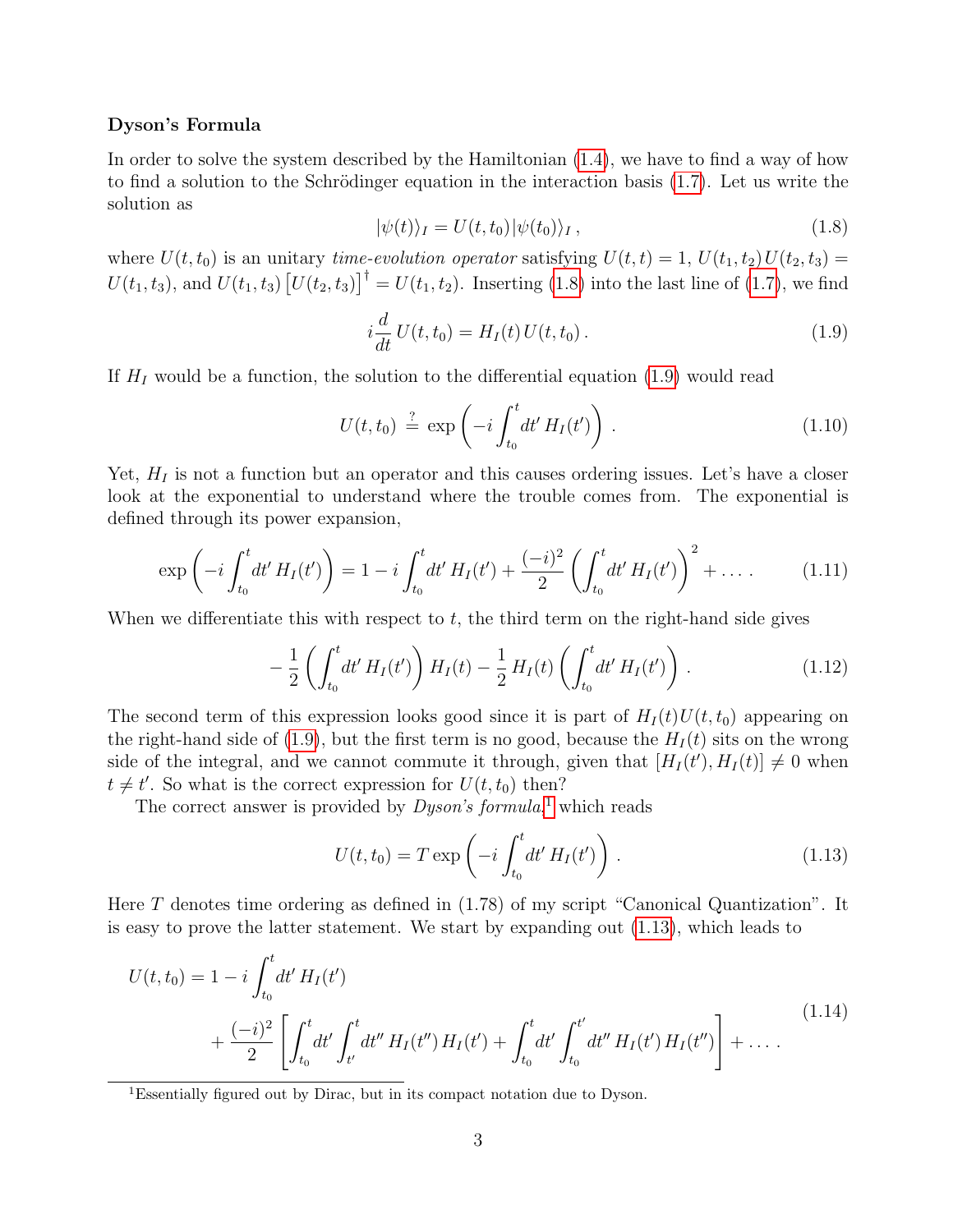In fact, the terms in the last line are actually the same, since

$$
\int_{t_0}^t dt' \int_{t'}^t dt'' H_I(t'') H_I(t') = \int_{t_0}^t dt'' \int_{t_0}^{t''} dt' H_I(t'') H_I(t')
$$
\n
$$
= \int_{t_0}^t dt' \int_{t_0}^{t'} dt'' H_I(t') H_I(t''),
$$
\n(1.15)

where the range of integration in the first expression is over  $t'' \geq t'$ , while in the second expression one integrates over  $t' \leq t''$ , which is, of course, the same thing. The final expression is simply obtained by relabelling  $t'$  and  $t''$ . In fact, it is not too difficult to show that one has

$$
\int_{t_0}^t dt_1 \int_{t_0}^{t_1} dt_2 \dots \int_{t_0}^{t_{n-1}} dt_n H_I(t_1) \dots H_I(t_n) = \frac{1}{n!} \int_{t_0}^t dt_1 \dots dt_n T(H_I(t_1) \dots H_I(t_n)) \quad (1.16)
$$

Putting things together this means that the power expansion of [\(1.12\)](#page-2-4) takes the form

<span id="page-3-0"></span>
$$
U(t,t_0) = 1 - i \int_{t_0}^t dt' H_I(t') + (-i)^2 \int_{t_0}^t dt' \int_{t_0}^{t'} dt'' H_I(t') H_I(t'') + \dots
$$
 (1.17)

The proof of Dyson's formula is straightforward. First, observe that under the T operation, all operators commute, since their order is already fixed by time ordering. Thus,

$$
i\frac{d}{dt}U(t,t_0) = i\frac{d}{dt}\left[T \exp\left(-i\int_{t_0}^t dt' H_I(t')\right)\right] = T\left[H_I(t) \exp\left(-i\int_{t_0}^t dt' H_I(t')\right)\right]
$$

$$
= H_I(t)T \exp\left(-i\int_{t_0}^t dt' H_I(t')\right) = H_I(t)U(t,t_0).
$$
(1.18)

Notice that since t, being the upper limit of the integral, is the latest time so that the factor  $H_I(t)$  can be pulled out to the left.

Before moving on, I have to say that Dyson's formula is rather formal. In practice, it turns out to be very difficult to compute the time-ordered exponential in [\(1.13\)](#page-2-3). The power of [\(1.13\)](#page-2-3) comes from the expansion [\(1.17\)](#page-3-0) which is valid when  $H_I$  is a small perturbation to  $H_0$ .

#### Anatomy of Scattering Processes

Let us now try to apply the interaction picture to QFT, starting with an easy example, namely the interaction Hamiltonian of the Yukawa theory,

<span id="page-3-1"></span>
$$
H_{\rm int} = g \int d^3x \,\varphi^* \varphi \,\phi \,. \tag{1.19}
$$

Unlike the free scalar theories discussed before, this interaction does not conserve the particle number of the individual fields, allowing particles of one type to morph into others. In order to see why this is the case, we look at the evolution of the state, i.e.,  $|\psi(t)\rangle =$  $U(t, t_0)|\psi(t_0)\rangle$ , in the interaction picture. If  $g \ll M, m$ , where M and m are the masses of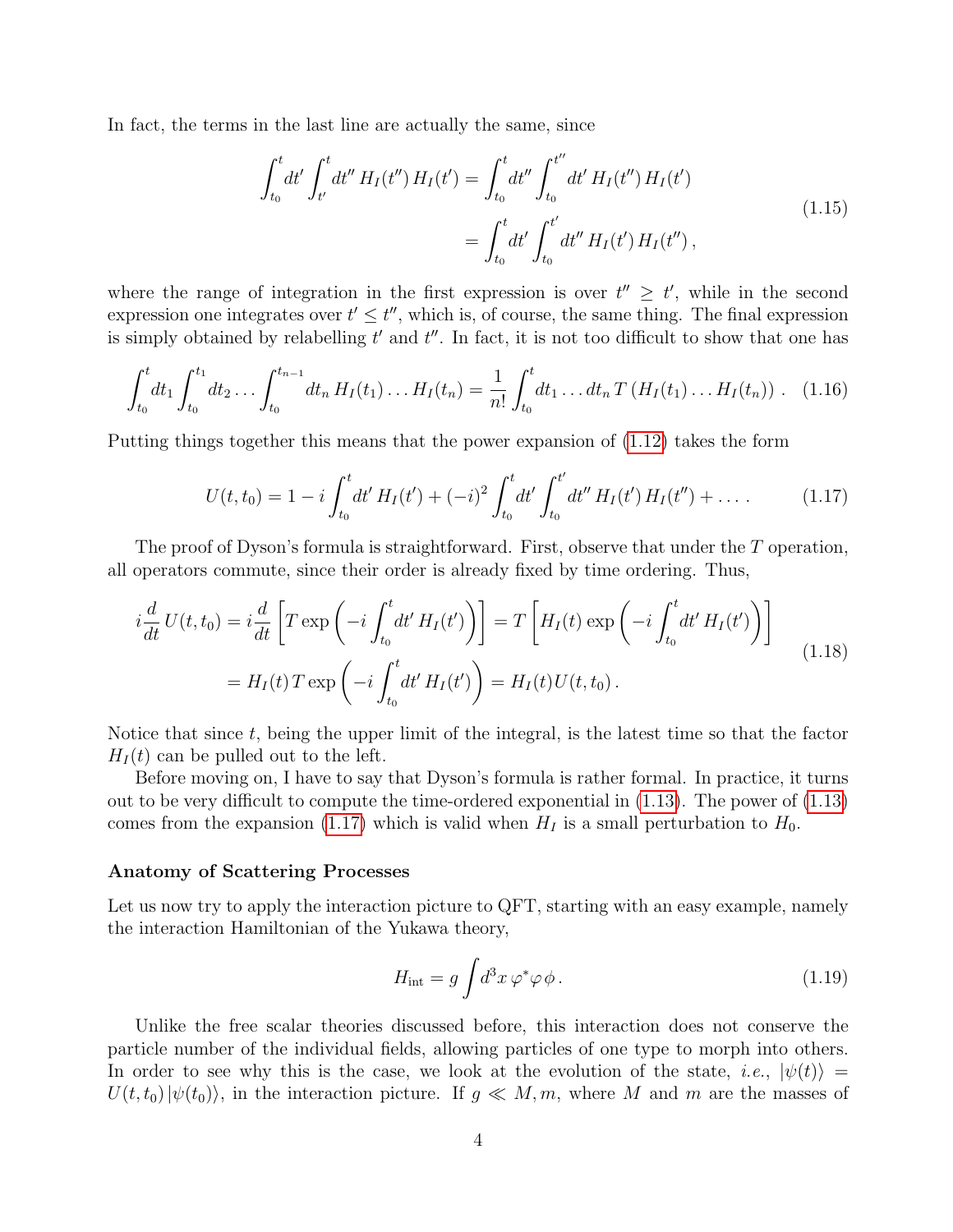$\varphi$  and  $\phi$ , respectively, the perturbation [\(1.19\)](#page-3-1) is small and we can approximate the full timeevolution operator  $U(t, t_0)$  in [\(1.13\)](#page-2-3) by [\(1.17\)](#page-3-0). Notice that (1.17) is, in fact, an expansion in powers of  $H_{\text{int}}$ . The interaction Hamiltonian  $H_{\text{int}}$  contains ladder operators for each type of particle. In particular, the  $\phi$  field contains the operators  $a^{\dagger}$  and a that create or destroy  $\phi$ particles.<sup>[2](#page-4-0)</sup> Let's call this particle mesons  $(M)$ . On the other hand, from earlier discussions it follows that the field  $\varphi$  contains the operators  $a_+^{\dagger}$  and  $a_-$ , which implies that it creates  $\varphi$ anti-particles and destroys  $\varphi$  particle. We will call these particles *nucleons*  $(N)$ <sup>[3](#page-4-1)</sup>. Finally, the action of  $\varphi^{\dagger}$  is to create nucleons through  $a_{-}^{\dagger}$  and to destroy anti-nucleons via  $a_{+}$ .

While the individual particle number is not conserved, it is important to emphasize that  $Q = N_{+} - N_{-}$  is conserved not only in the free theory, but also in the presence of  $H_{\text{int}}$ . At first order in  $H_{\text{int}}$ , one will have terms of the form  $a^{\dagger}_{+} a^{\dagger}_{-} a$  which destroys a meson and creates a nucleon-antinucleon pair,  $M \to N\overline{N}$ . At second order in  $H_{\text{int}}$ , we have more complicated processes. E.g., the combination of ladder operators  $(a_+^{\dagger} a_-^{\dagger} a)(a_+ a_- a^{\dagger})$  gives rise to the scattering process  $N\bar{N} \to M \to N\bar{N}$ . The rest of this section is devoted to calculate the quantum amplitudes for such processes to occur.

In order to calculate the amplitude, we have to make an important, but slightly dodgy, assumption. We require that the initial state  $|i\rangle$  at  $t \to -\infty$  (final state  $|f\rangle$  at  $t \to \infty$ ) is an eigenstate of the free theory described by the Hamiltonian  $H_0$ . At some level, this sounds like a reasonable approximation. If at  $t \to \pm \infty$  the particles are well separated they do not feel the effects of each other. Moreover, we intuitively expect that the states  $|i\rangle$  and  $|f\rangle$  are eigenstates of the individual number operators N and  $N_{\pm}$ . These operators commute with  $H_0$ , but not with  $H_{\text{int}}$ . As the particles approach each other, they interact briefly, before departing again, each going on its own way. The amplitude to go from  $|i\rangle$  to  $|f\rangle$  is given by

<span id="page-4-2"></span>
$$
\lim_{t_{+}\to+\infty} \langle f|U(t_{+},t_{-})|i\rangle = \langle f|S|i\rangle, \qquad (1.20)
$$

where the unitary operator S is known as the *scattering* or simply  $S$ -matrix.

There are a number of reason why the assumption of non-interacting initial and final states  $|i\rangle$  and  $|f\rangle$  is shaky. First, one cannot describe bound states. E.q., naively this formalism cannot deal with the scattering of an electron  $(e^-)$  and proton  $(p)$  which collide, bind, and leave as a hydrogen atom. Second, and more importantly, a single particle, a long way from its neighbors, is never alone in field theory. This is true even in classical electrodynamics, where the electron sources the electromagnetic field from which it can never escape. In quantum electrodynamics (QED), a related fact is that there is a cloud of virtual photons surrounding the electron. This line of thought gets us into the issues of *renormalization*. Although both problems can be circumvent, let me, for the time being, simply use the assumption of noninteracting *asymptotic states*. After developing the basics of scattering theory, we will briefly revisit the latter problem.

<span id="page-4-1"></span><span id="page-4-0"></span><sup>&</sup>lt;sup>2</sup>The argument p of the ladder operators  $a^{\dagger}$  and a *etc.* is dropped hereafter in the text.

<sup>3</sup>Of course, in reality nucleons are spin-1/2 particles, and do not arise from the quantization of a scalar field. Our scalar Yukawa theory is therefore only a toy model for nucleons interacting with mesons.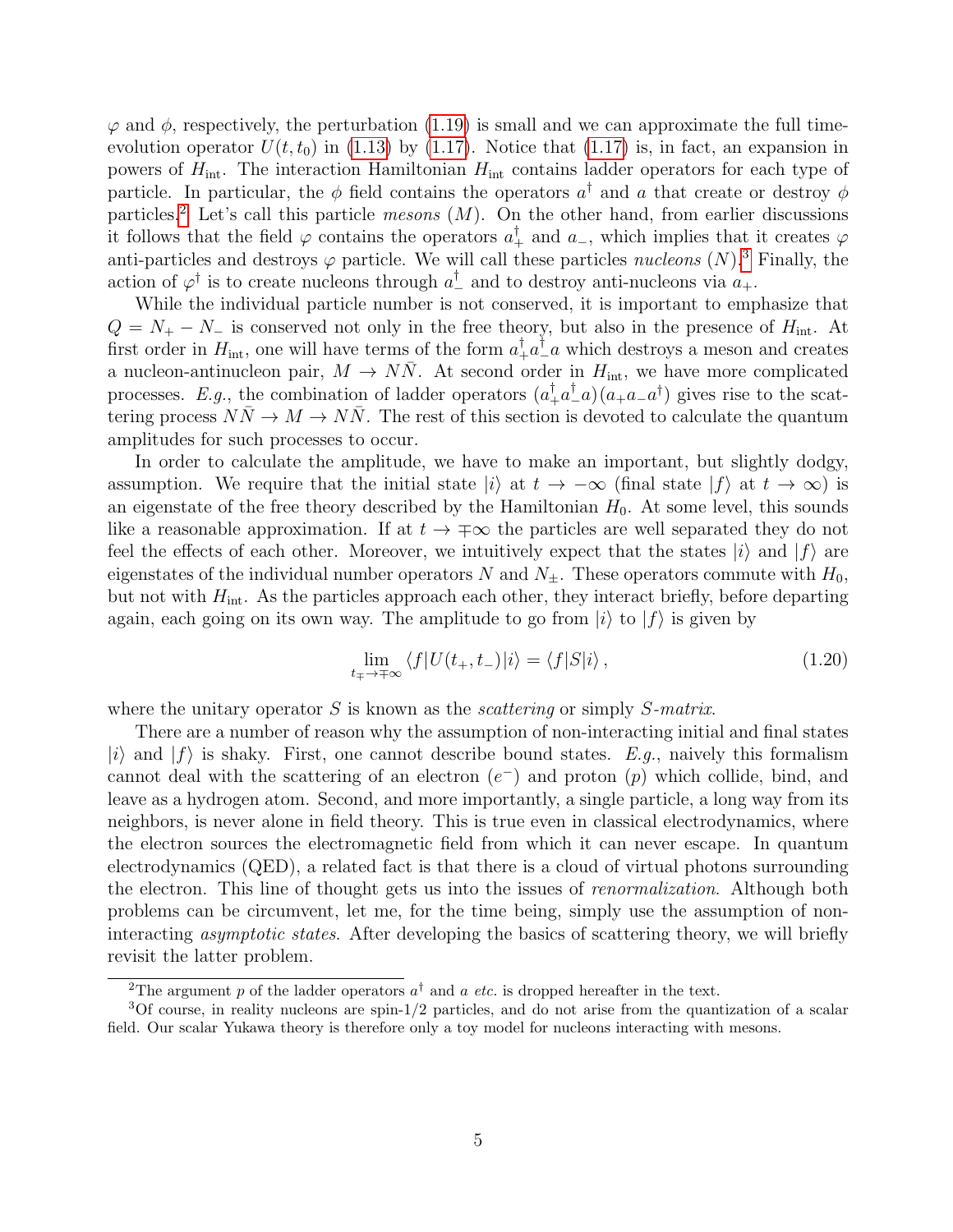### 1.3 Wick's Theorem

Using Dyson's formulas  $(1.13)$  and  $(1.17)$ , we can now in principle<sup>[4](#page-5-0)</sup> calculate all matrix elements of the form

<span id="page-5-1"></span>
$$
\langle f|T\left(H_I(x_1)\dots H_I(x_n)\right)|i\rangle\,,\tag{1.21}
$$

where  $|i\rangle$  and  $|f\rangle$  are assumed to be asymptotically free states. The ordering of the operators  $H_I$  is fixed by time ordering. However, since the interaction Hamiltonian contains certain creation and annihilation operators, it would be convenient if we could start to move all annihilation operators to the right, where they can start eliminating particles in  $|i\rangle$  (recall that this is the definition of normal ordering). Wick's theorem tells us how to go from timeordered to normal-ordered products. Before stating Wick's theorem in its full generality, let's keep it simple and try to rederive something that we have seen already before. This is always a very good idea.

#### Case of Two Fields

The most simple matrix element of the form [\(1.21\)](#page-5-1) is

<span id="page-5-4"></span>
$$
\langle 0|T(\phi_I(x)\phi_I(y))|0\rangle . \tag{1.22}
$$

We already calculated this object in Chapter 1.4 of the script "Canonical Qunatization" and gave it the name Feynman propagator. What we want to do now is to rewrite it in such a way that it is easy to evaluate and to generalize the obtained result to the case with more than two fields. We start by decomposing the real scalar field in the interaction picture as

$$
\phi_I(x) = \phi_I^+(x) + \phi_I^-(x) \,, \tag{1.23}
$$

with<sup>[5](#page-5-2)</sup>

$$
\phi_I^+(x) = \int d^3 \tilde{p} \ a(p) \, e^{-ipx} \,, \qquad \phi_I^-(x) = \int d^3 \tilde{p} \ a^\dagger(p) \, e^{ipx} \,. \tag{1.24}
$$

This decomposition can be done for any free field. It is useful since

$$
\phi_I^+(x)|0\rangle = 0\,, \qquad \langle 0|\phi_I^-(x) = 0\,.\tag{1.25}
$$

Now we consider the case  $x^0 > y^0$  and compute the time-order product of the two scalar fields,

<span id="page-5-3"></span>
$$
T(\phi_I(x)\phi_I(y)) = \phi_I(x)\phi_I(y) = (\phi_I^+(x) + \phi_I^-(x))(\phi_I^+(y) + \phi_I^-(y))
$$
  
\n
$$
= \phi_I^+(x)\phi_I^+(y) + \phi_I^-(x)\phi_I^+(y) + \phi_I^-(y)\phi_I^+(x) + \phi_I^-(x)\phi_I^-(y)
$$
  
\n
$$
+ [\phi_I^+(x), \phi_I^-(y)]
$$
  
\n
$$
= : \phi_I(x)\phi_I(y) : + [\phi_I^+(x), \phi_I^-(y)]
$$
, (1.26)

<span id="page-5-0"></span><sup>&</sup>lt;sup>4</sup>The actual calculations turn out to be rather cumbersome. An simple example of the direct application of Dyson's formula can be found in Chapter 4.3 of my script *Quantum Field Theory I* available at http://wwwthep.physik.uni-mainz.de/∼uhaisch/QFTI10/QFTI.pdf.

<span id="page-5-2"></span> $5$ The superscripts " $\pm$ " do not make much sense, but I just follow Pauli and Heisenberg here. If you have to, complain with them.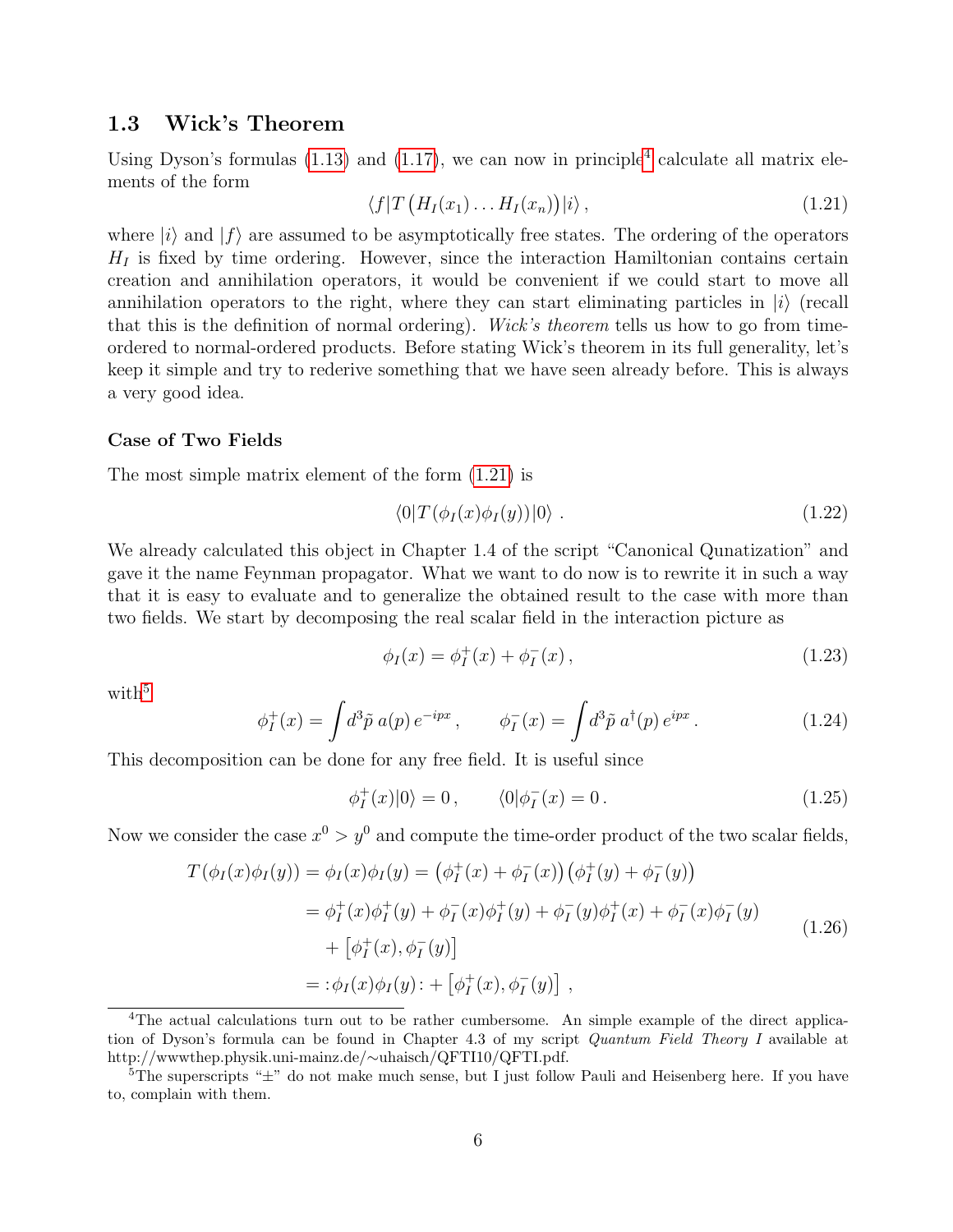where we have normal ordered the last line, *i.e.*, brought all  $\phi_I^+$  $I_I^+$ 's to the right. To get rid of the  $\phi_I^+$  $I^+(x)\phi_I^ I_{I}(y)$  term, we have added the commutator  $\left[\phi_{I}^{+}\right]$  $I_I^+(x), \phi_I^-(y)$  in the second line. In the case  $y^0 > x^0$ , we find, repeating the above exercise,

<span id="page-6-0"></span>
$$
T(\phi_I(x)\phi_I(y)) = \div \phi_I(x)\phi_I(y) \div \left[\phi_I^+(y), \phi_I^-(x)\right] \ . \tag{1.27}
$$

In order to combine the results  $(1.26)$  and  $(1.27)$  into one equation, we define the *contraction* of two fields,

<span id="page-6-1"></span>
$$
\overrightarrow{\phi_I(x)\phi_I(y)} = \begin{cases} [\phi_I^+(x), \phi_I^-(y)] , & x^0 > y^0 , \\ [\phi_I^+(y), \phi_I^-(x)] , & y^0 > x^0 . \end{cases}
$$
(1.28)

This definition implies that the contraction of two  $\phi_I$  fields is nothing but the Feynman propagator:

$$
\overrightarrow{\phi_I(x)\phi_I(y)} = D_F(x - y). \tag{1.29}
$$

For a string of field operators  $\phi_I$ , the contraction of a pair of fields means replacing the contracted operators with the Feynman propagator, leaving all other operators untouched. Equipped with the definition [\(1.28\)](#page-6-1), the relation between time-ordered and normal-ordered products of two fields can now be simply written as

$$
T(\phi_I(x)\phi_I(y)) = \div \phi_I(x)\phi_I(y)\div \overline{\phi_I(x)\phi_I(y)}\,. \tag{1.30}
$$

Let me emphasize that while both  $T(\phi_I(x)\phi_I(y))$  and  $:\phi_I(x)\phi_I(y)$ : are operators, their difference is a complex function, namely the Feynman propagator or the contraction of two  $\phi_I$ fields.

The formalism of contractions is also straightforwardly extended to our complex scalar field  $\varphi_I$ . One has

<span id="page-6-2"></span>
$$
T(\varphi_I(x)\varphi_I^{\dagger}(y)) = :\varphi_I(x)\varphi_I^{\dagger}(y) : + \varphi_I(x)\varphi_I^{\dagger}(y) , \qquad (1.31)
$$

prompting us to define the contraction in this case as

$$
\varphi_I(x)\varphi_I^{\dagger}(y) = D_F(x - y) \qquad \varphi_I(x)\varphi_I(y) = \varphi_I^{\dagger}(x)\varphi_I^{\dagger}(y) = 0 \tag{1.32}
$$

For convenience and brevity, I will from here on often drop the subscript  $I$ , whenever I calculate matrix elements of the form [\(1.21\)](#page-5-1). There is however little room for confusion, since contractions will always involve interaction-picture fields.

#### Strings of Fields

With all this new notation at hand, the generalization to arbitrarily many fields is also easy to write down:

<span id="page-6-3"></span>
$$
T(\phi(x_1)\dots\phi(x_n)) = :(\phi(x_1)\dots\phi(x_n) + \text{all possible contractions}):
$$
 (1.33)

This identity is known as the Wick's theorem. Notice that for  $n = 2$  the latter equation is equivalent to [\(1.31\)](#page-6-2). Before proving Wick's theorem, let me tell you what the phrase "all possible contractions" means by giving an simple example.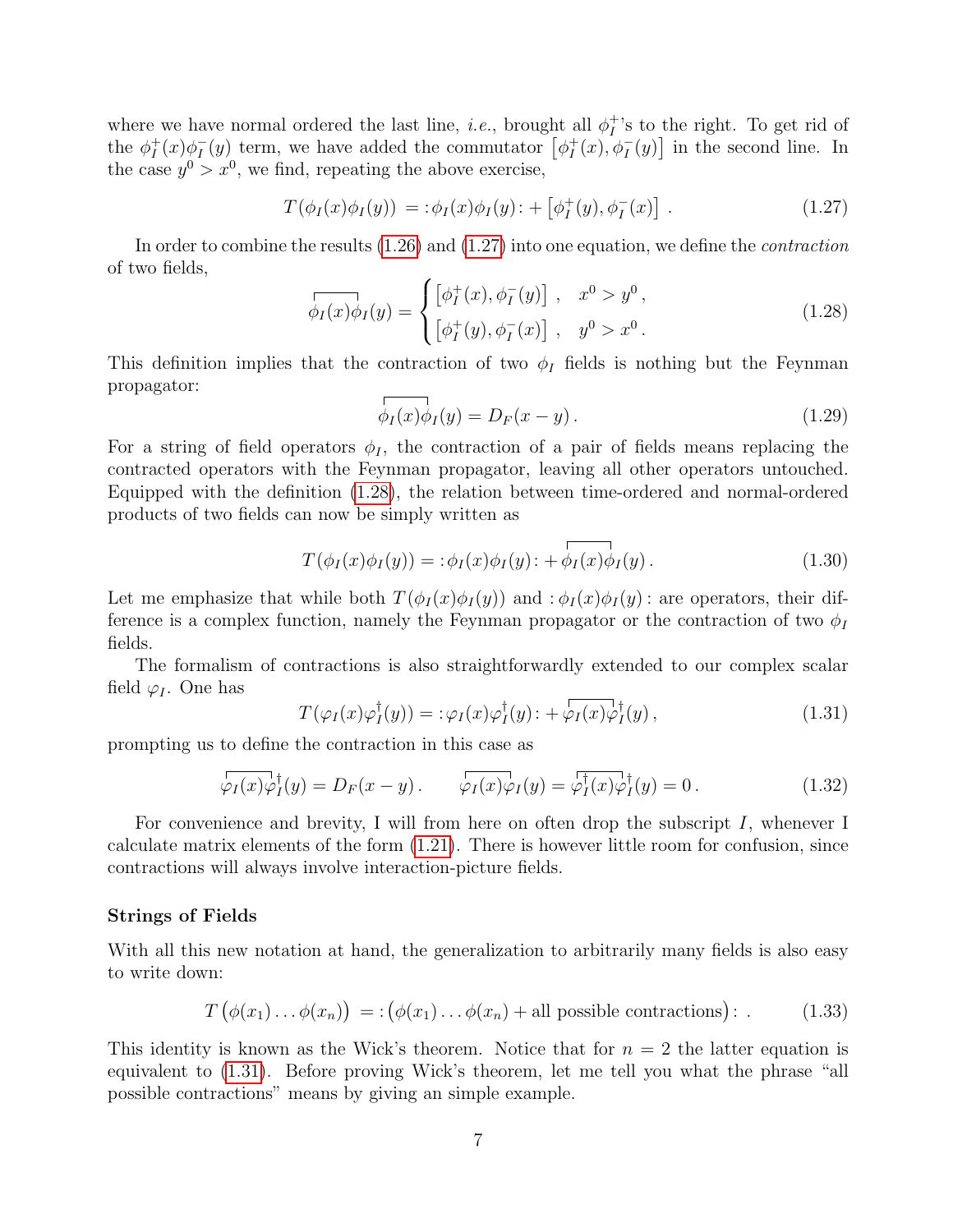<span id="page-7-0"></span>For  $n = 4$  we have, writing  $\phi_i$  instead of  $\phi(x_i)$  for brevity,

$$
T(\phi_1 \phi_2 \phi_3 \phi_4) = :(\phi_1 \phi_2 \phi_3 \phi_4 + \phi_1 \phi_2 \phi_3 \phi_4 + \phi_1 \phi_2 \phi_3 \phi_4 + \phi_1 \phi_2 \phi_3 \phi_4 + \phi_1 \phi_2 \phi_3 \phi_4 + \phi_1 \phi_2 \phi_3 \phi_4 + \phi_1 \phi_2 \phi_3 \phi_4 + \phi_1 \phi_2 \phi_3 \phi_4 + \phi_1 \phi_2 \phi_3 \phi_4 + \phi_1 \phi_2 \phi_3 \phi_4):
$$
\n(1.34)

When the contracted field operator are not adjacent, we still define it to give Feynman propagator.  $E.g.,$ 

$$
\begin{aligned}\n\therefore \phi_1 \phi_2 \phi_3 \phi_4 &= D_F(x_2 - x_4) \; : \phi_1 \phi_3 \\
& \therefore \tag{1.35}\n\end{aligned}
$$

Since the vacuum expectation value (VEV) of any normal-ordered operator vanishes, *i.e.*,  $\langle 0| : \mathcal{O} : |0\rangle = 0$ , sandwiching any term of [\(1.34\)](#page-7-0) in which there remain uncontracted field operators between  $|0\rangle$  gives zero. This means that only the three fully contracted terms in the last line of that equation survive and they are all complex functions. We thus have

$$
\langle 0|T(\phi_1\phi_2\phi_3\phi_4)|0\rangle = D_F(x_1 - x_2)D_F(x_3 - x_4)
$$
  
+ 
$$
D_F(x_1 - x_3)D_F(x_2 - x_4)
$$
  
+ 
$$
D_F(x_1 - x_4)D_F(x_2 - x_3),
$$
 (1.36)

<span id="page-7-3"></span>which is a rather simple result and has, as we will see in the next section, a nice pictorial interpretation.

#### Proof of Wick's Theorem

We still like to prove Wick's theorem. Naturally this is done by induction. We have already proved the case  $n = 2$ . So let's assume that [\(1.33\)](#page-6-3) is valid for  $n - 1$  and try to show that the latter equation also holds for  $n$  field operators. With out loss of generality we can assume that  $x_1^0 > \ldots > x_n^0$ , since if this is not the case we simply relabel the points in an appropriate way. Such a relabeling leaves both sides of [\(1.33\)](#page-6-3) unchanged. Then applying Wick's theorem to the string  $\phi_2 \ldots \phi_n$ , we arrive at

<span id="page-7-2"></span>
$$
T(\phi_1 \dots \phi_n) = \phi_1 \dots \phi_n =
$$
  
=  $\phi_1 : (\phi_2 \dots \phi_n + \text{all contraction not involving } \phi_1):$   
=  $(\phi_1^+ + \phi_1^-) : (\phi_2 \dots \phi_n + \text{all contraction not involving } \phi_1):$  (1.37)

We now want to move the  $\phi_1^{\pm}$ 's into the :  $(\ldots)$ :. For  $\phi_1^-$  this is easy, since moving it in, it is already on the left-hand side and thus the resulting term is normal ordered. The term with  $\phi_1^+$  is more complicated because we have to bring it into normal order by commuting  $\phi_1^+$  to the right. E.g., consider the term without contractions,

<span id="page-7-1"></span>
$$
\phi_1^+ : \phi_2 \dots \phi_n : = : \phi_2 \dots \phi_n : \phi_1^+ + [\phi_1^+, : \phi_2 \dots \phi_n :]
$$
  
= :  $\phi_1^+ \phi_2 \dots \phi_n : + : ([\phi_1^+, \phi_2^-] \phi_3 \dots \phi_n + \phi_2[\phi_1^+, \phi_3^-] \phi_4 \dots \phi_n + \dots) : (1.38)$   
= :  $(\phi_1^+ \phi_2 \dots \phi_n + \phi_1 \phi_2 \phi_3 \dots \phi_n + \phi_1 \phi_2 \phi_3 \phi_4 \dots \phi_n + \dots) : .$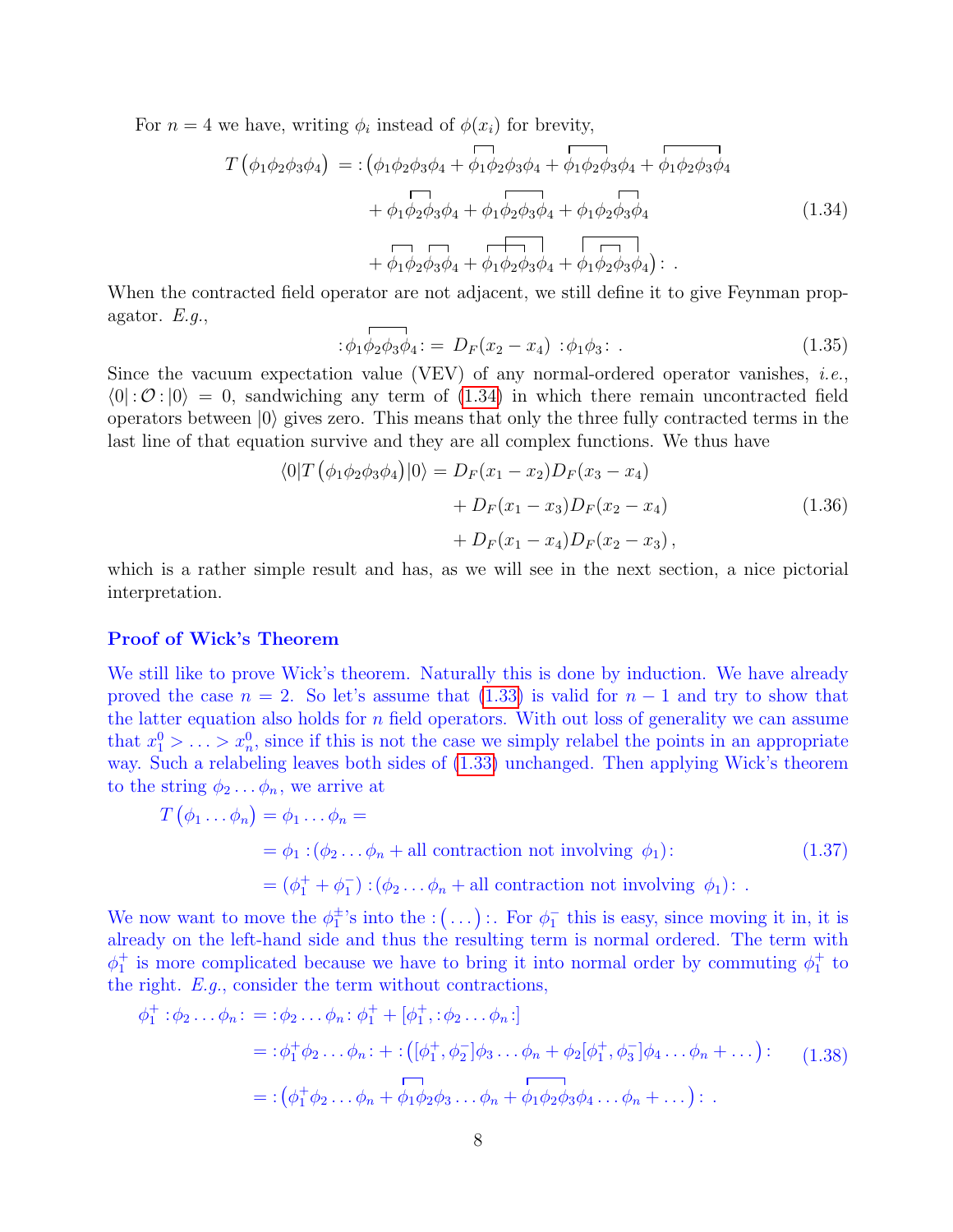Here we first used the fact that the commutator of a single operator and a string of operators can be written as a sum of all possible strings of operators with two adjacent operators put into a commutator. The simplest relation of this type reads  $[\phi_1, \phi_2\phi_3] = [\phi_1, \phi_2]\phi_3 + \phi_2[\phi_1, \phi_3]$ and is easy to prove. In the last step we then realized that under the assumption  $x_1^0 > \ldots > x_n^0$ all commutator of two operators are equivalent to a contraction of the relevant fields.

The first term in the last line of [\(1.38\)](#page-7-1) combines with the  $\phi_1^-$  term of [\(1.37\)](#page-7-2) to give :  $\phi_1 \dots \phi_n$ ; meaning that we have derived the first term on the right-hand side of Wick's theorem as well as all terms involving only one contraction of  $\phi_1$  with another field in [\(1.33\)](#page-6-3). It is not too difficult to understand that repeating the above exercise [\(1.38\)](#page-7-1) with all the remaining terms in [\(1.37\)](#page-7-2) will then give all possible contractions of all the fields, including those of  $\phi_1$ . Hence the induction step is complete and Wick's theorem is proved.

#### <span id="page-8-3"></span>Application of Wick's Theorem

In order to see the real power of Wick's theorem let's put it to work and try to calculate  $NN \rightarrow NN$  scattering in the Yukawa theory [\(1.19\)](#page-3-1). We first write down the expressions for the initial and final states,

$$
|i\rangle = a_{+}^{\dagger}(p_{1})a_{+}^{\dagger}(p_{2})|0\rangle = |p_{1}, p_{2}\rangle, |f\rangle = a_{+}^{\dagger}(q_{1})a_{+}^{\dagger}(q_{2})|0\rangle = |q_{1}, q_{2}\rangle.
$$
 (1.39)

We now look at the expansion of  $\langle f|S|i\rangle$  in powers of the coupling constant g. In order to isolate the interesting part of the  $S$ -matrix, *i.e.*, the part due to interactions, we define the T-matrix by

<span id="page-8-4"></span>
$$
S = 1 + iT, \tag{1.40}
$$

where the 1 describes the situation where nothing happens. The leading contribution to  $iT$ occurs at second order in the interaction [\(1.19\)](#page-3-1). We find

<span id="page-8-1"></span>
$$
\frac{(-ig)^2}{2} \int d^4x \, d^4y \, T\left(\varphi^\dagger(x)\varphi(x)\phi(x)\varphi^\dagger(y)\varphi(y)\phi(y)\right). \tag{1.41}
$$

Applying Wick's theorem to the time-order production entering this expression, we get (besides others) a term

<span id="page-8-0"></span>
$$
D_F(x-y): \varphi^\dagger(x)\varphi(x)\varphi^\dagger(y)\varphi(y):,\tag{1.42}
$$

which features a contraction of the two  $\phi$  fields. This term will contribute to the scattering, because the operator :  $\varphi^{\dagger}(x)\varphi(x)\varphi^{\dagger}(y)\varphi(y)$  : destroys the two nucleons in the initial state and generates those appearing in the final state. In fact, [\(1.42\)](#page-8-0) is the only contribution to the process  $NN \rightarrow NN$ , since any other ordering of the field operators would lead to a vanishing matrix element. The matrix element of the normal-ordered operator in [\(1.42\)](#page-8-0) is readily computed:

<span id="page-8-2"></span>
$$
\langle q_1, q_2 | : \varphi^{\dagger}(x) \varphi(x) \varphi^{\dagger}(y) \varphi(y) : | p_1, p_2 \rangle = \langle q_1, q_2 | \varphi^{\dagger}(x) \varphi^{\dagger}(y) | 0 \rangle \langle 0 | \varphi(x) \varphi(y) | p_1, p_2 \rangle
$$
  
\n
$$
= \left( e^{i(q_1 x + q_2 y)} + e^{i(q_1 y + q_2 x)} \right) \left( e^{-i(p_1 x + p_2 y)} + e^{-i(p_1 y + p_2 x)} \right)
$$
  
\n
$$
= e^{i[(q_1 - p_1)x + (q_2 - p_2)y]} + e^{i[(q_2 - p_1)x + (q_1 - p_2)y]} + (x \leftrightarrow y),
$$
\n(1.43)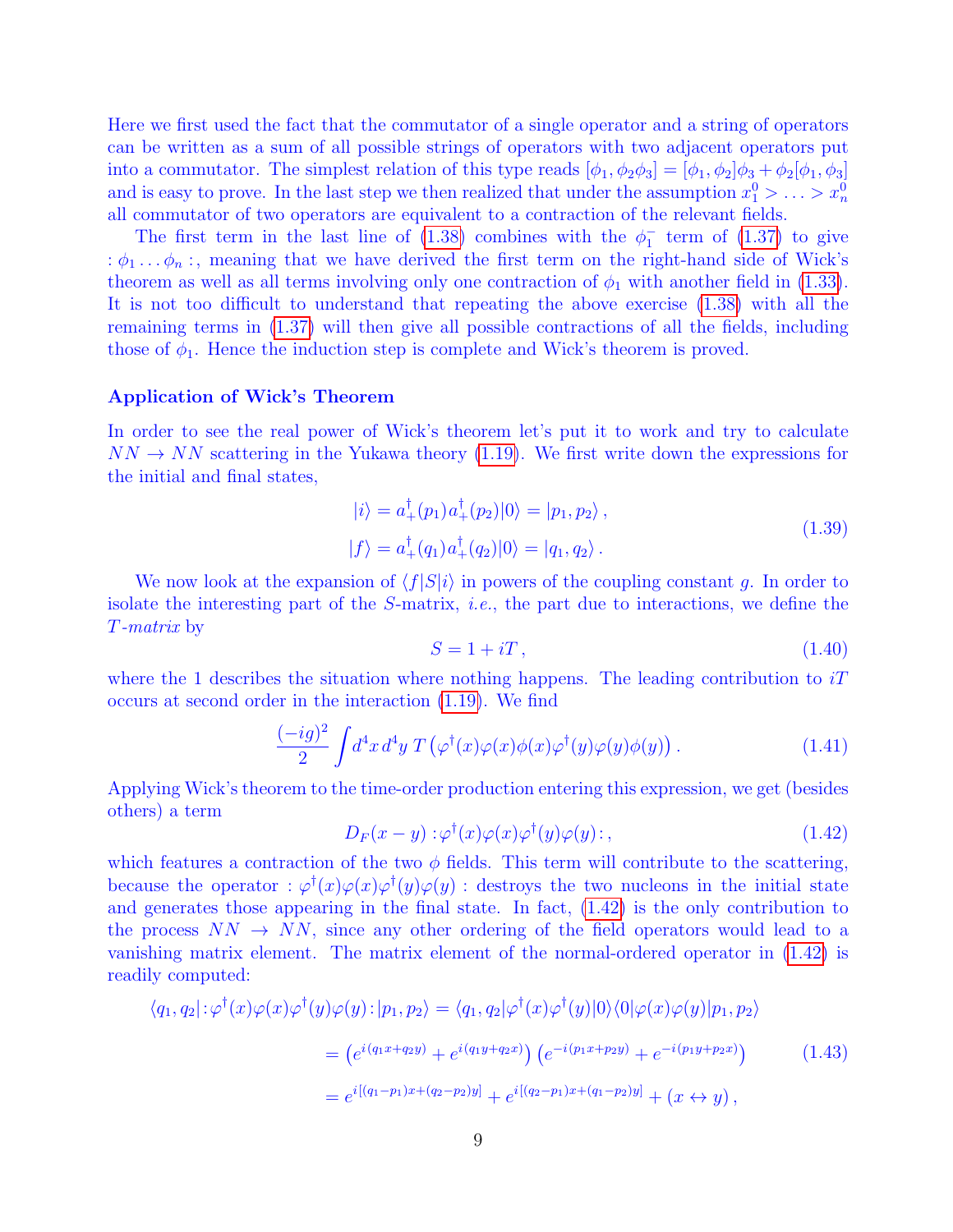where, in going to the third line, we have used the fact that

$$
\langle 0|\varphi(x)|p\rangle = \langle 0|\int d^3\tilde{q}\left(a_+(q)e^{-iqx} + a_-(q)e^{iqx}\right)a_+^{\dagger}(p)|0\rangle = \langle 0|\int d^3\tilde{q}\left[a_+(q), a_+^{\dagger}(p)\right]e^{-iqx}|0\rangle
$$
  

$$
= \langle 0|\int \frac{d^3q}{(2\pi)^3} \frac{1}{2\omega_q} (2\pi)^3 2\omega_p \delta^{(3)}(\mathbf{p} - \mathbf{q})e^{-iqx}|0\rangle = e^{-ipx}.
$$
 (1.44)

Putting things together, the matrix element [\(1.41\)](#page-8-1) takes the form

$$
\frac{(-ig)^2}{2} \int \frac{d^4x \, d^4y \, d^4k}{(2\pi)^4} \left[ e^{i[(q_1-p_1)x + (q_2-p_2)y]} + e^{i[(q_2-p_1)x + (q_1-p_2)y]} + (x \leftrightarrow y) \right] \frac{i e^{ik(x-y)}}{k^2 - m^2 + i\epsilon}, \tag{1.45}
$$

where the term in curly brackets arises from [\(1.43\)](#page-8-2), while the final factor stems from the expression for the Feynman propagator of the  $\phi$  field. The  $(x \leftrightarrow y)$  terms double up with the others to cancel the factor of  $1/2$  in the prefactor  $(-ig)^2/2$ , while the x and y integrals give delta functions. One arrives at

$$
(-ig)^{2} \int \frac{d^{4}k}{(2\pi)^{4}} \frac{i(2\pi)^{8}}{k^{2} - m^{2} + i\epsilon} \left[ \delta^{(4)}(q_{1} - p_{1} + k) \delta^{(4)}(q_{2} - p_{2} - k) + \delta^{(4)}(q_{2} - p_{1} + k) \delta^{(4)}(q_{1} - p_{2} - k) \right].
$$
\n(1.46)

Finally, we perform the  $k$  integration using the delta functions. We obtain

<span id="page-9-0"></span>
$$
i(-ig)^2 \left[ \frac{1}{(p_1 - q_1)^2 - m^2 + i\epsilon} + \frac{1}{(p_1 - q_2)^2 - m^2 + i\epsilon} \right] (2\pi)^4 \delta^{(4)}(p_1 + p_2 - q_1 - q_2), \quad (1.47)
$$

where the delta function imposes momentum conservation.

Notice that the above calculation is also relevant for the scatterings  $\bar{N}\bar{N} \rightarrow \bar{N}\bar{N}$  and  $NN \rightarrow NN$ . Both reactions arise from the term [\(1.43\)](#page-8-2) in Wick's theorem. However, we will never find a term that contributes to  $NN \rightarrow \overline{NN}$  or  $\overline{NN} \rightarrow NN$ , because these transitions would violate the conservation of the charge  $Q = N_{+} - N_{-}$  that is associated to the global  $U(1)$  symmetry of  $\varphi$ .

### 1.4 Feynman Diagrams

As the above example demonstrates, to actually compute scattering amplitudes using Wick's theorem is (still) rather tedious. There's a much better way, which starts by drawing pretty pictures. This pictures represent the expansion of  $\langle f|S|i\rangle$  and we will learn how to associate mathematical expressions with those pictures. The pictures, you probably already guessed it, are the famous Feynman diagrams. The Feynman-diagram approach turns out to be a powerful tool to calculate QFT amplitudes (or as Schwinger said: "Like the silicon chips of more recent years, the Feynman diagram was bringing computation to the masses.").

We again start simple and consider the case of four fields, all at different space-time points, which we have already worked out in [\(1.36\)](#page-7-3). Let us present each of the points  $x_1$  to  $x_4$  by a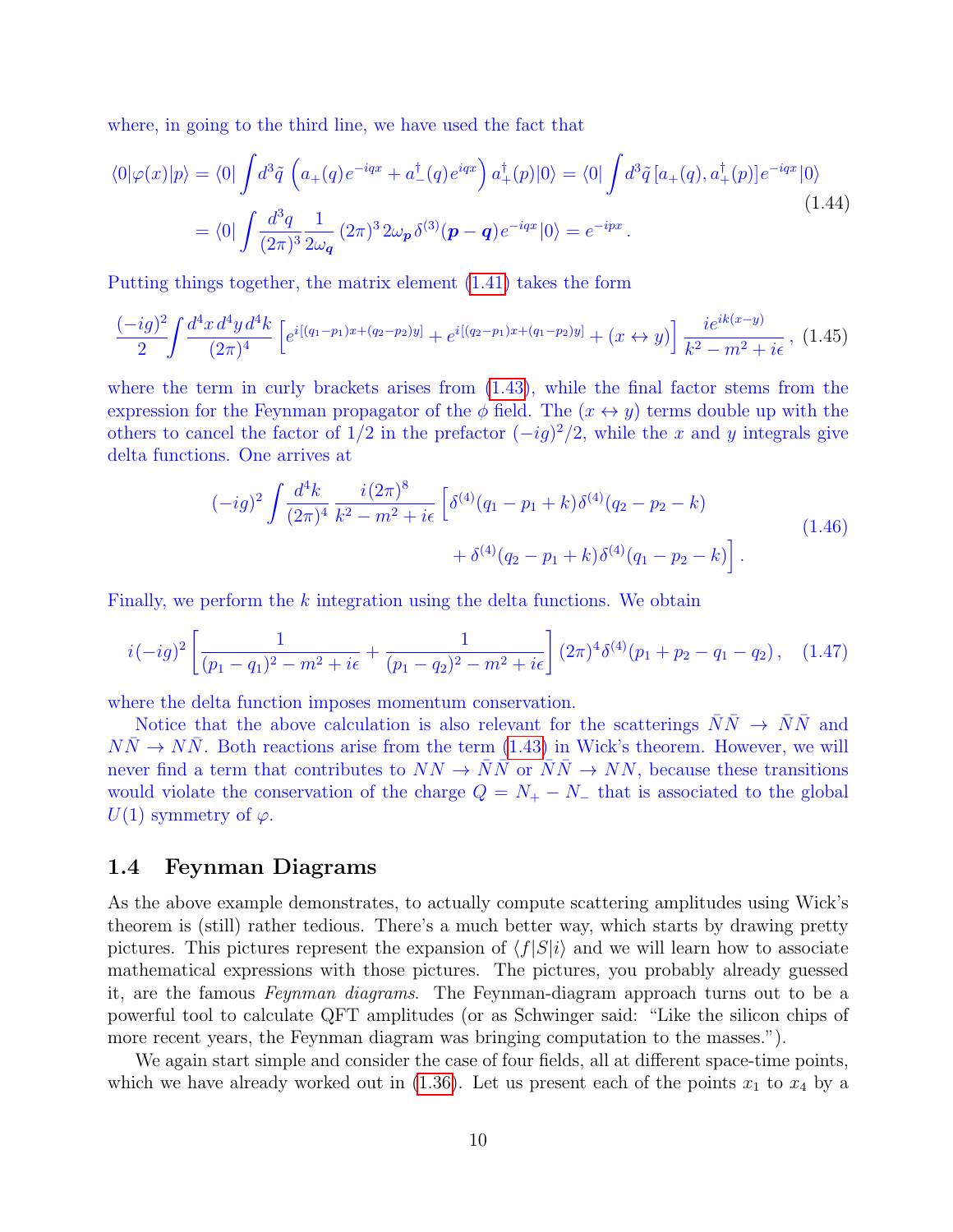point and the propagators  $D_F(x_1 - x_2)$  etc. by a line joining the relevant points. Then the right-hand side of [\(1.36\)](#page-7-3) can be represented as a sum of three Feynman diagrams,

<span id="page-10-0"></span>
$$
\langle 0|T(\phi_1\phi_2\phi_3\phi_4)|0\rangle = \begin{array}{c|c} \bullet & \bullet & \bullet & \bullet \\ \hline 1 & 2 & 2 \\ 3 & 4 & 3 \end{array} + \begin{array}{c} 1 & 2 \\ 1 & 2 \\ 3 & 4 \end{array} + \begin{array}{c} 1 \\ 1 \\ 3 \end{array} + \begin{array}{c} 2 \\ 2 \\ 4 \end{array} \qquad (1.48)
$$

While this matrix element is not a measurable quantity, the pictures suggest a physical interpretation. Two particles are generated at two points and then each propagators to one of the other points, where they are both annihilated. This can happen in three possible ways corresponding to the three shown graphs. The total amplitude for this process is the sum of the three Feynman diagrams.

Things get more interesting, if one considers expressions like [\(1.48\)](#page-10-0) that contain field operators evaluated at the same space-time point. So let us have a look at the expansion of the propagator [\(1.22\)](#page-5-4) of the real scalar field,

$$
\langle 0|T\left\{\phi(x)\phi(y)+\phi(x)\phi(y)\left[-i\int dt\,H_I(t)\right]+\ldots\right\}|0\rangle,\qquad(1.49)
$$

in the presence of the interaction term  $H_I = -\lambda/(4!) \phi^4$  of the  $\phi^4$  theory [\(1.1\)](#page-0-0). The first term gives the free-field result,  $\langle 0|T (\phi(x)\phi(y))|0\rangle = D_F (x - y)$ , while the second term takes the form

$$
\langle 0|T \left\{ \phi(x)\phi(y) \left(-i\right) \int dt \int d^3z \frac{\lambda}{4!} \phi^4(z) \right\} |0\rangle
$$
  
=\langle 0|T \left\{ \phi(x)\phi(y) \frac{-i\lambda}{4!} \int d^4z \phi(z)\phi(z)\phi(z)\phi(z) \right\} |0\rangle. (1.50)

<span id="page-10-1"></span>Now let's apply Wick's theorem [\(1.33\)](#page-6-3) to [\(1.50\)](#page-10-1). We get one term for each possible way to contract the six different  $\phi$ 's with each other in pairs. There are 15 such possibilities, but fortunately only two of these possibilities are really different. If we contract  $\phi(x)$  and  $\phi(y)$ , there are 3 possible ways to contract the remaining  $\phi(z)$ 's. The other possibility is to contract  $\phi(x)$  with  $\phi(z)$  (four choices) and  $\phi(y)$  with  $\phi(z)$  (three choices), and  $\phi(z)$  with  $\phi(z)$  (one choice). There are 12 possible ways to do this, all giving the same result. In consequence, we have

$$
\langle 0|T \left\{ \phi(x)\phi(y) \left(-i\right) \int dt \int d^3z \frac{\lambda}{4!} \phi^4(z) \right\} |0\rangle
$$
  
=  $3 \frac{-i\lambda}{4!} D_F(x - y) \int d^4z D_F(z - z) D_F(z - z)$  (1.51)  
+  $12 \frac{-i\lambda}{4!} \int d^4z D_F(x - z) D_F(y - z) D_F(z - z)$ .

<span id="page-10-2"></span>We can understand the latter expression better if we represent each term as a Feynman graph. Again we draw each propagator as a line and each point as a dot. This time we have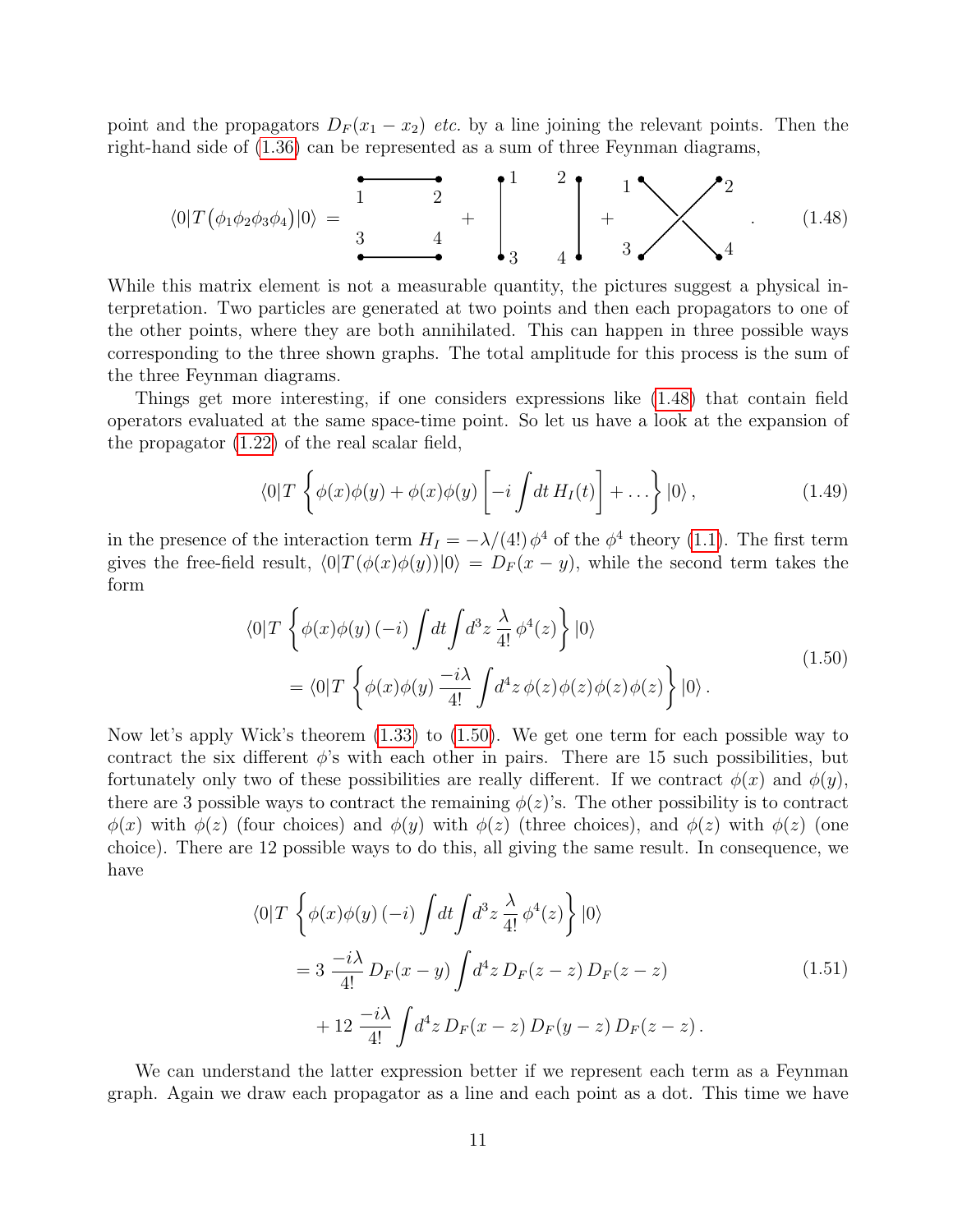however to distinguish between the external points x and y and the internal point z, which is associated with a factor  $\int d^4z \, (-i\lambda/(4!) )$ . Neglecting the overall factors, we see that the expression [\(1.51\)](#page-10-2) is equal to the sum of the following two diagrams



We refer to the lines in these diagrams as *propagators*, since they represent the propagation amplitudes  $D_F(x - y)$  etc. Internal points where four lines meet are called vertices. Since  $D_F(x-y)$  is the amplitude for a free Klein-Gordon particle to propagate between x and y, the diagrams actually interpret the analytic formula as a process of creation, propagation, and annihilation which takes place in space-time.

#### Momentum-Space Feynman Rules

We are now ready to summarize our rules needed to find the analytic expression for each piece of a given Feynman diagram in the  $\phi^4$  theory. In fact, it turns out that in actual calculation it is more convenient to work in momentum-space rather than position-space by introducing the Fourier transformation of the Feynman propagator. To such a propagator one has to assign a 4-momentum  $p$ , indicating in general the direction of the momentum with an arrow (since  $D_F(x-y) = D_F(y-x)$  the direction of p is arbitrary). The z-dependent factors of the vertices in a diagram are then given by

$$
p_1 \longrightarrow p_2 \longrightarrow p_1 \iff \int d^4 z \, e^{-i(p_1+p_2+p_3-p_4)\cdot z} = (2\pi)^4 \delta^{(4)}(p_1+p_2+p_3-p_4). \tag{1.53}
$$

In other words momentum is conserved at each vertex. The delta functions from the vertices can now be used to perform some of the momentum integrals from the propagators. We are left with the following momentum-space Feynman rules:

1. For each propagator one has = i  $\frac{\epsilon}{p^2-m^2+i\epsilon}$ .  $\boldsymbol{p}$ 2. For each vertex one has  $\blacktriangleright \blacktriangleleft$  =  $-i\lambda$ . 3. For each external point one has  $x \rightarrow \infty$  =  $e^{-ipx}$ . p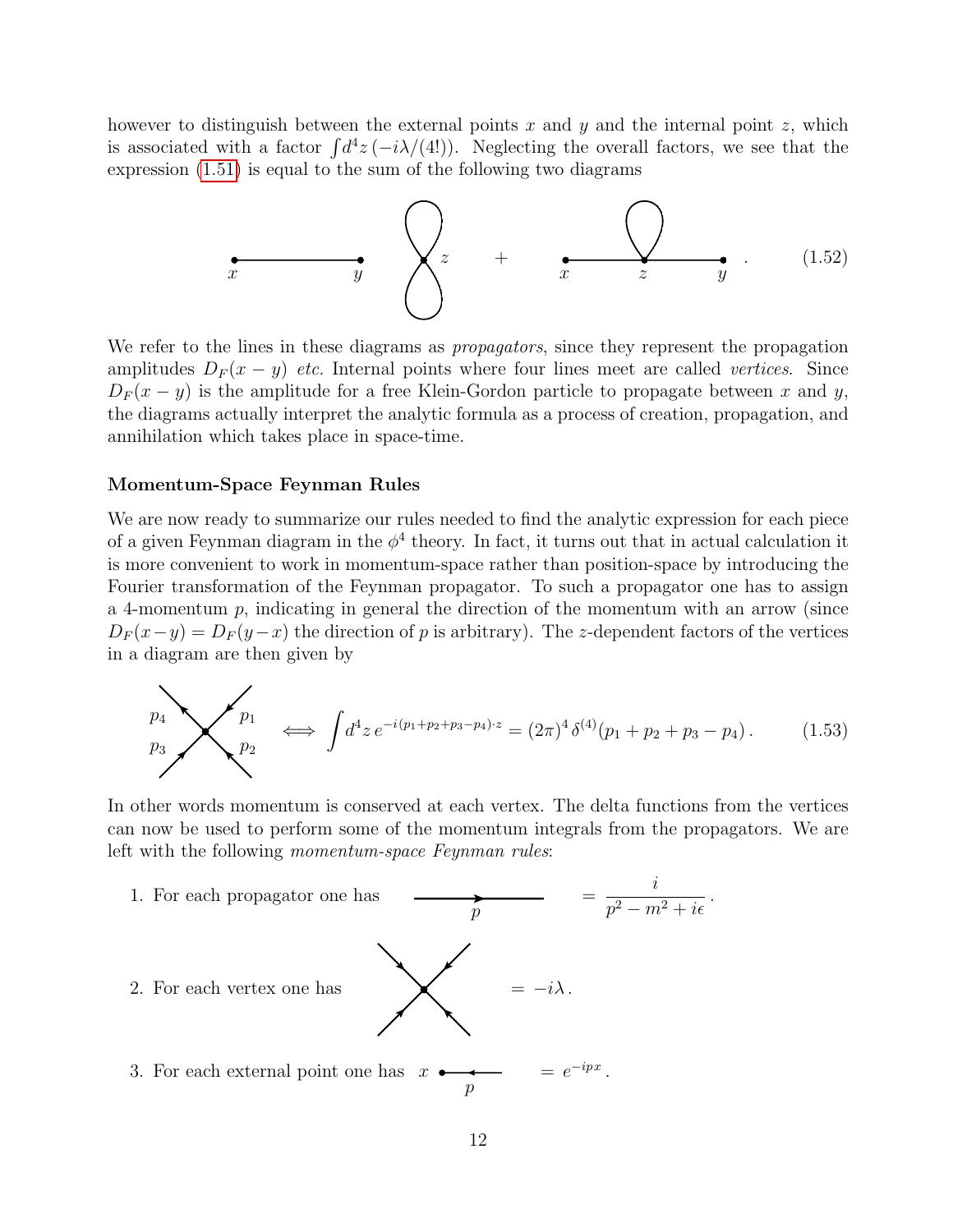- 4. Impose momentum conservation at each vertex.
- $5.$  Integrate over each undetermined momentum  $\,$  $d^4l$  $\frac{\alpha}{(2\pi)^4}$ .
- 6. Divide by the symmetry factor.

To obtain the amplitude corresponding to each individual Feynman diagram one has to multiply all propagators and vertices and then one *adds* all possible amplitudes for a given process. In fact, one can think of the vertex Feynman rule  $-i\lambda$  as the amplitude for the emission and/or absorption of particles at a vertex, while the exponential factor for an external point is just the amplitude for a particle at that point to have the needed momentum. The momentum integral  $\int d^4 l/(2\pi)^4$ , on the other hand, is nothing but the *superposition principle* of QM and tells us that we have to "sum" over all possible momenta for which the process can occur.

#### Symmetry Factors

In practical applications one always draws the Feynman graphs first.  $E.g.,$  in the case of the propagator (or two-point function) of the  $\phi^4$  theory, one can draw the following "cactus" diagram



<span id="page-12-0"></span>at  $\mathcal{O}(\lambda^3)$  using it as a mnemonic device to write down the analytic expression. If this is done, one still has to figure out the multiplicative overall factor. The easiest way to find this factor consists in determining the so-called symmetry factor of the diagram. In the case of [\(1.54\)](#page-12-0) the symmetry factor reads  $S = 2 \cdot 2 \cdot 2 = 8$ . Two factors of 2 come from lines that start and end on the same vertex, since the diagram is symmetric under the interchange of the ends of such lines ( $z$  and  $u$  in our case). The other factor of 2 comes from the two propagators connecting w and u, since the graph is symmetric under the interchange of these two lines. A third type of symmetry (not arising in the case at hand) is the equivalence of two vertices. In order to arrive at the correct overall factor, one has to divide by the symmetry factor, which is in general the number of possibilities to change parts of the diagrams without changing the result of the Feynman graph.

Most people never need to evaluate Feynman graphs with a symmetry factor larger than 2, so there is no need to worry too much about these technicalities. But for completeness let me give some examples of non-trivial symmetry factors. Here they are (dropping the labels  $x$  and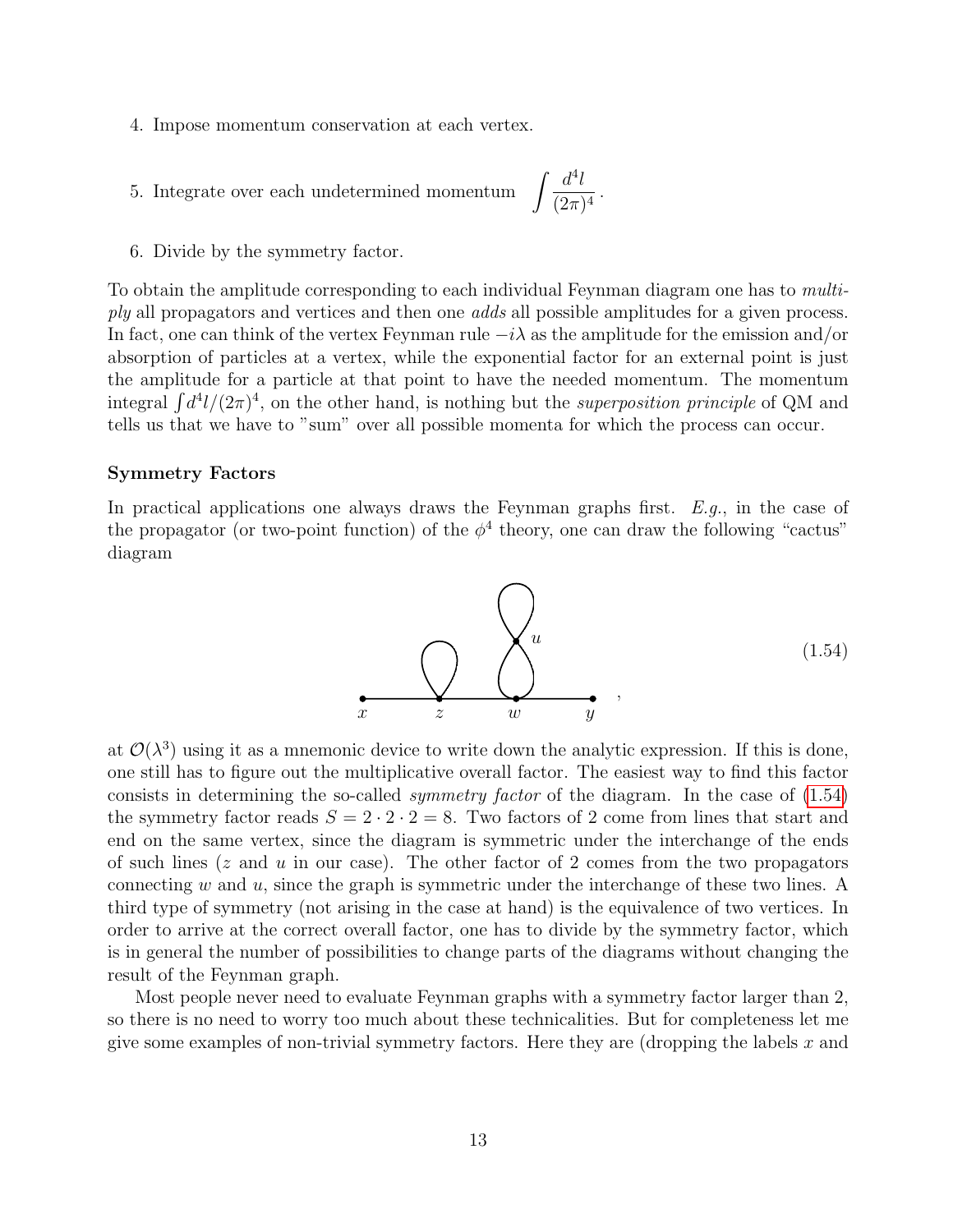y at the external points):



Clearly, if you are in doubt about the symmetry factor you can always determine it by brute force, *i.e.*, counting equivalent contractions.

### 1.5 Scattering Processes

Let us now apply the things that we have learned to the case of  $NN \rightarrow NN$  scattering. At order  $g^2$  we have to consider the two diagrams shown in Figure [1.1.](#page-14-0) Employing the relevant momentum-space Feynman rules, it is readily seen that the analytic expression for the sum of the displayed graphs agrees with the final result [\(1.47\)](#page-9-0) of the calculation that we performed earlier in Section [1.3.](#page-8-3) In fact, there is a nice physical interpretation of the graphs. We talk, rather loosely, of the nucleons exchanging a meson which, in the first diagram, has momentum  $k = p_1 - q_1 = p_2 - q_2$ . This meson does not satisfy the usual energy dispersion relation, because  $k^2 \neq m^2$ , where m is the mass of the meson. The meson is called a *virtual particle* and is said to be off-shell (or, sometimes, off mass-shell). Heuristically, it can't live long enough for its energy to be measured to great accuracy. In contrast, the momentum on the external, nucleon legs satisfy  $p_1^2 = p_2^2 = q_1^2 = q_2^2 = M^2$ , which means that the nucleons, having mass M, are on-shell. Similar considerations apply to the second diagram. It is important to notice that the appearance of the two diagrams above ensures that the particles satisfy *Bose statistics*.

The diagrams describing the scattering of a nucleon and an anti-nucleon,  $NN \rightarrow NN$ , are a little bit different than the ones for  $NN \rightarrow NN$ . At lowest order, the corresponding graphs are shown in Figure [1.2.](#page-15-0) Using the relevant Feynman rules, one finds the expression

<span id="page-13-0"></span>
$$
i(-ig)^2 \left[ \frac{1}{(p_1+p_2)^2 - m^2 + i\epsilon} + \frac{1}{(p_1-q_1)^2 - m^2 + i\epsilon} \right] (2\pi)^4 \delta^{(4)}(p_1+p_2-q_1-q_2). \quad (1.56)
$$

Notice that the delta function follows from the conservation of 4-momentum which, in turn, follows from space-time translational invariance. It is common to all S-matrix elements. We therefore define the amplitude  $\mathcal{A}(f \to i)$  corresponding to a scattering process  $i \to f$  as follows

<span id="page-13-1"></span>
$$
\langle f|S-1|i\rangle = i \langle f|T|i\rangle = i (2\pi)^4 \delta^{(4)}(p_f - p_i) \mathcal{A}(i \to f), \qquad (1.57)
$$

where  $p_f$  ( $p_i$ ) is the sum of the final (initial) 4-momenta, and the factor of i out front is a convention which is there to match non-relativistic QM.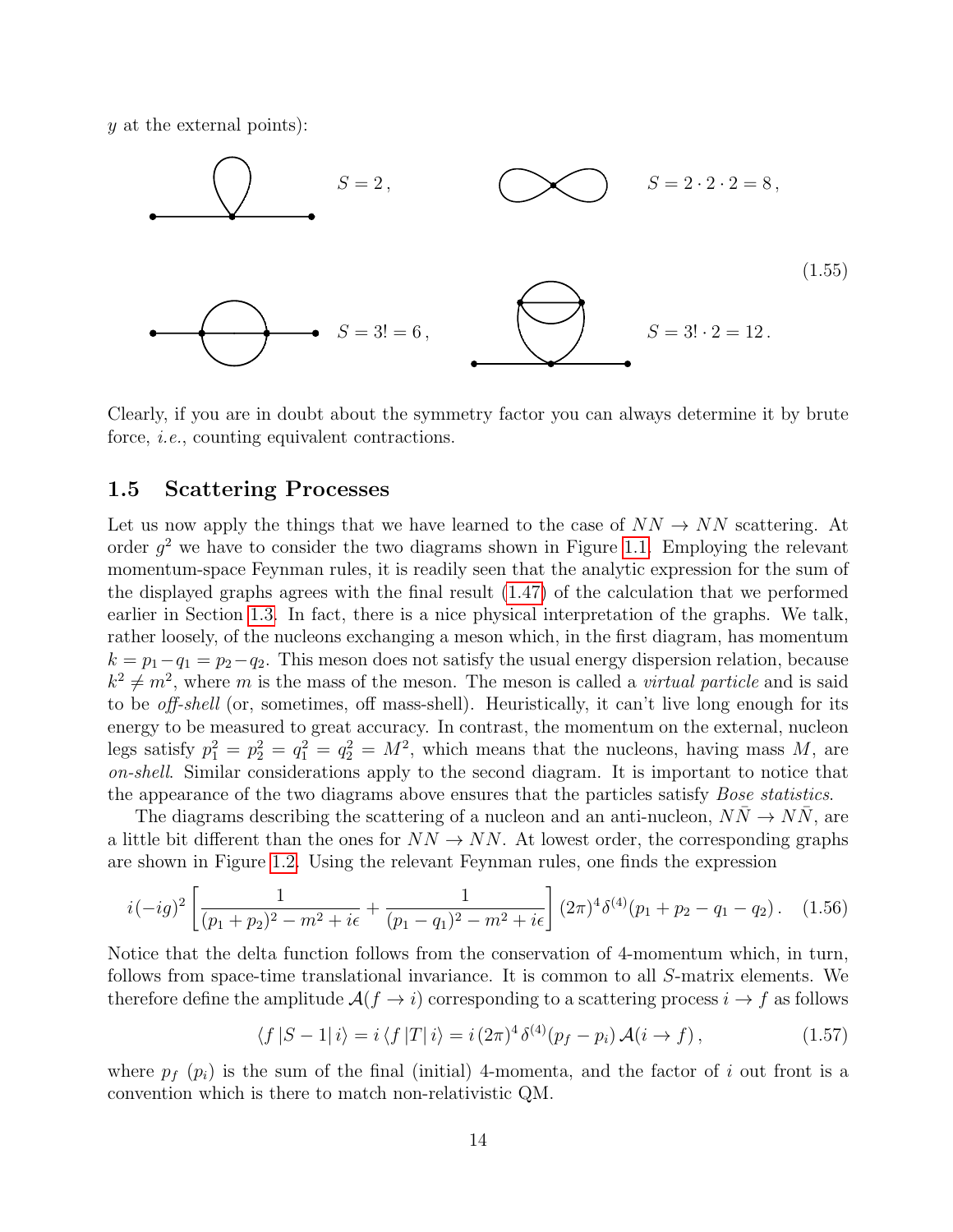

<span id="page-14-0"></span>Figure 1.1: Feynman diagrams contributing to  $NN \rightarrow NN$  scattering at order  $g^2$ .

We see that the amplitudes [\(1.47\)](#page-9-0) and [\(1.56\)](#page-13-0) (and in general all processes that include the exchange of just a single particle) depend on the same combinations of momenta in the denominators. There are standard names for various sums and differences of momenta that are known as Mandelstam variables. They are

$$
s = (p_1 + p_2)^2 = (q_1 + q_2)^2,
$$
  
\n
$$
t = (p_1 - q_1)^2 = (p_2 - q_2)^2,
$$
  
\n
$$
u = (p_1 - q_2)^2 = (p_2 - q_1)^2,
$$
\n(1.58)

<span id="page-14-1"></span>where, as in the explicit examples above,  $p_1$  and  $p_2$  are the momenta of the two initial-state particles, and  $q_1$  and  $q_2$  are the momenta of the two final-state particles. In order to get a feel for what these variables mean, let us assume (for simplicity) that all four particles are the same. In the CM frame, the initial two particles have the following 4-momenta

$$
p_1 = (E, 0, 0, p), \qquad p_2 = (E, 0, 0, -p), \tag{1.59}
$$

The particles then scatter at some angle  $\theta$  and leave with momenta

$$
q_1 = (E, 0, p \sin \theta, p \cos \theta), \qquad q_2 = (E, 0, -p \sin \theta, -p \cos \theta). \tag{1.60}
$$

Then from the definitions [\(1.58\)](#page-14-1), we have that

$$
s = 4E^2
$$
,  $t = -2p^2(1 - \cos \theta)$ ,  $u = -2p^2(1 + \cos \theta)$ . (1.61)

We see that the variable s measures the total CM energy of the collision, while the variables  $t$ and u are measures of the energy exchanged between particles (they are basically equivalent, just with the outgoing particles swapped around). Now the amplitudes that involve exchange of a single particle can be written simply in terms of the Mandelstam variables.  $E.g.,$  for nucleon-nucleon scattering, the amplitude  $(1.47)$  is proportional to<sup>[6](#page-14-2)</sup>

$$
\mathcal{A}(NN \to NN) \propto \frac{1}{t - m^2} + \frac{1}{u - m^2},\tag{1.62}
$$

<span id="page-14-2"></span><sup>&</sup>lt;sup>6</sup>Here and in the following we simply drop all  $i\epsilon$  terms.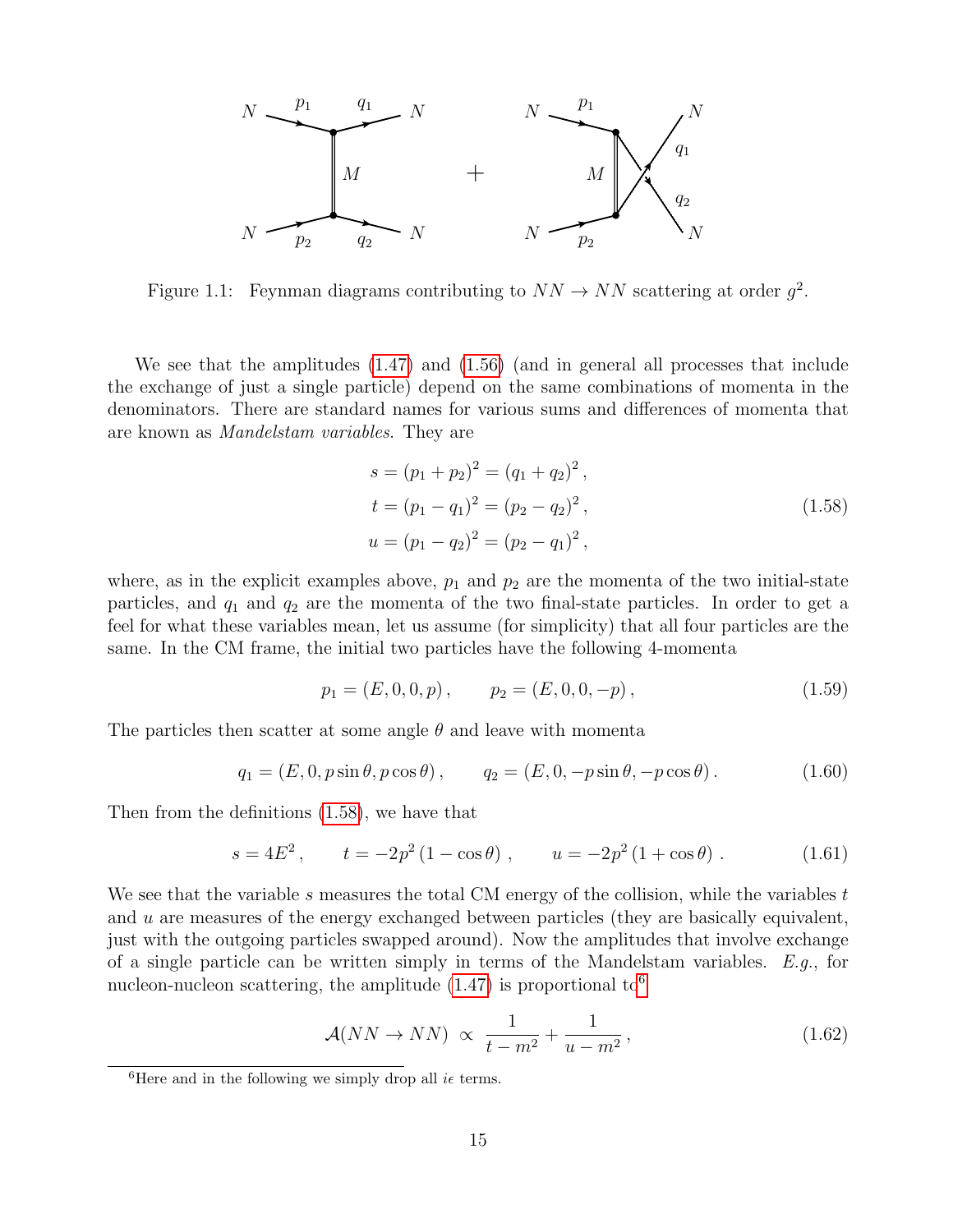

<span id="page-15-0"></span>Figure 1.2: Feynman diagrams contributing to  $N\bar{N} \to N\bar{N}$  scattering at order  $g^2$ .

while in the case of nucleon-anti-nucleon scattering one finds

$$
\mathcal{A}(N\bar{N}\to N\bar{N}) \propto \frac{1}{s-m^2} + \frac{1}{t-m^2} \,. \tag{1.63}
$$

We say that the first case involves  $t$ - and  $u$ -channel diagrams. On the other hand, the nucleonanti-nucleon scattering is said to involve s- and t-channel exchange.

Note finally that there is a relationship between the Mandelstam variables. In the cases of  $NN \rightarrow NN$  and  $N\bar{N} \rightarrow N\bar{N}$  scattering, which involves external particles with the same mass, one has

$$
s + t + u = 4M^2. \t\t(1.64)
$$

When the masses of the external particles are different this becomes  $s + t + u = \sum_{i=1}^{4} m_i^2$ , where  $m_i$  denotes the individual masses of the initial- and final-state particles.

### 1.6 Connected and Amputated Feynman Diagrams

I have explained in some detail how to compute scattering amplitudes by drawing all Feynman graphs and writing down the corresponding analytic expression for them using Feynman rules. In fact, there are a couple of caveats about what graphs one should draw and calculate. Both of these caveats are related to the assumption that the initial and final states are eigenstates of the free theory which, as we have mentioned before, is not correct.

The two caveats are as follows. First, we consider only connected graphs, where every part of the diagram is connected to at least one external point. This is related to the fact that the vacuum  $|0\rangle$  of the free theory is not the true vacuum  $|\Omega\rangle$  of the interacting theory. An example of a disconnected diagram is shown on the left-hand side in Figure [1.3.](#page-16-0) Second, we do not consider diagrams with loops on external lines so-called unamputated graphs. An example of such a diagram is depicted on the right-hand side of the latter figure. This omission is related to the fact that the one-particle states of the free and the interacting theory are not the same. We will refer to diagrams in which all loops on external legs have been removed as *amputated*.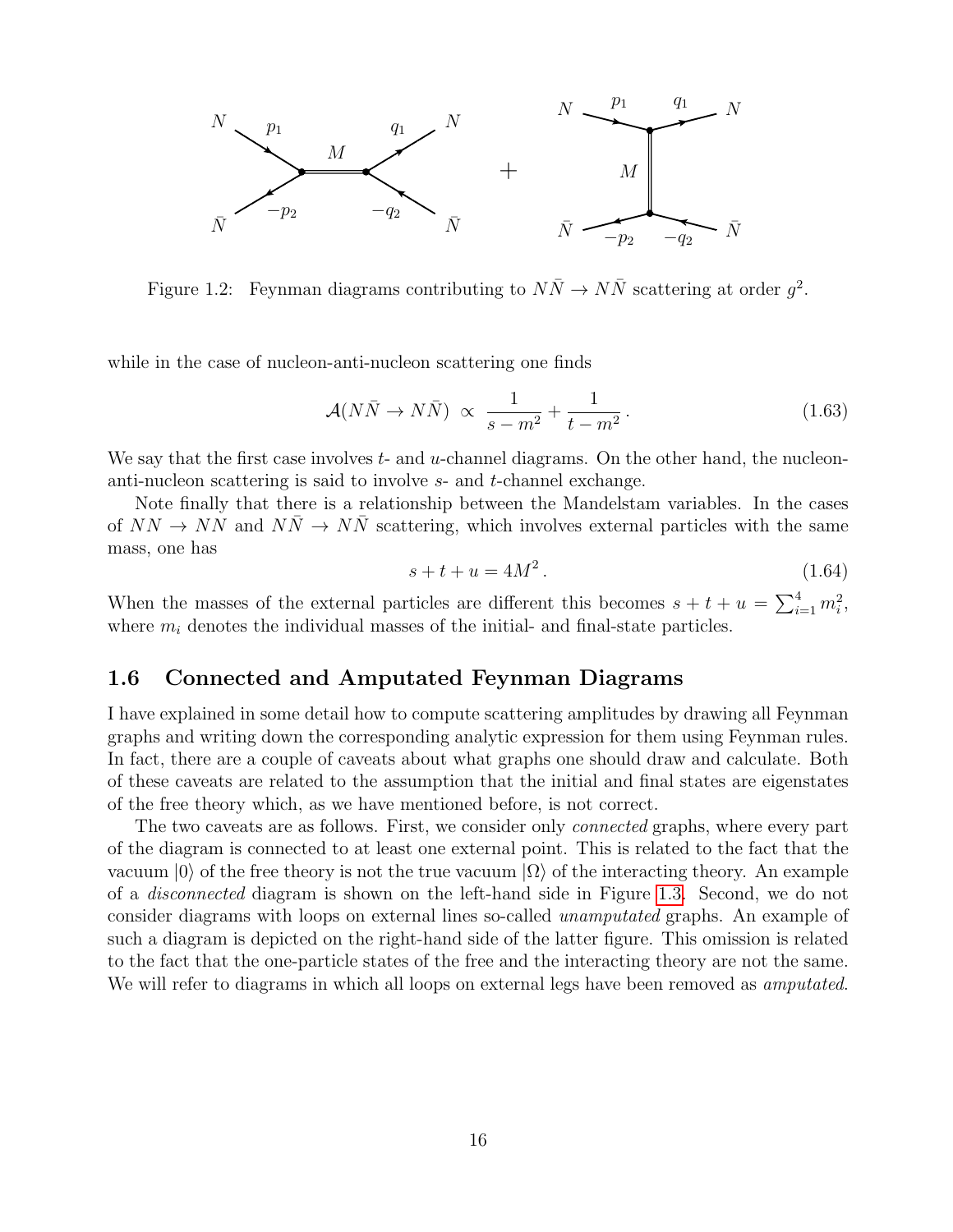

<span id="page-16-0"></span>Figure 1.3: Example of a disconnected (left-hand side) and an unamputated (righthand side) Feynman diagram in  $\phi^4$  theory.

#### Green's Functions in Interacting Theory

In order to keep the following discussion<sup>[7](#page-16-1)</sup> as simple as possible, we will work in the real Klein-Gordon theory. We start by defining the  $n$ -point correlation (or Green's) function

$$
G^{(n)}(x_1,\ldots,x_n) = \langle \Omega | T\left(\phi_H(x_1)\ldots\phi_H(x_n)\right) | \Omega \rangle, \qquad (1.65)
$$

where  $\phi_H$  denotes the  $\phi$  field in the Heisenberg picture of the full theory, rather than the interaction picture that we have been dealing with so far. The first question that one can ask, is how to compute  $G^{(n)}$  in terms of matrix elements evaluated on  $|0\rangle$ , the vacuum of the free theory. I only state the result here. It reads

<span id="page-16-2"></span>
$$
G^{(n)}(x_1,\ldots,x_n) = \lim_{t\to\infty} \frac{\langle 0|T\left\{\phi_I(x_1)\ldots\phi_I(x_n)\,\exp\left[-i\int_{-t}^t dt'\,H_I(t')\right]\right\}|0\rangle}{\langle 0|T\left\{\exp\left[-i\int_{-t}^t dt'\,H_I(t')\right]\right\}|0\rangle}.
$$
 (1.66)

Notice that both the numerator and denominator appearing on the right-hand side of the latter equation can be calculated using the methods developed for S-matrix elements, namely Feynman diagrams (or alternatively Dyson's formula and Wick's theorem) after expanding the exponentials into a Taylor series.

#### Exponentiation of Bubble Diagrams

By means of the above equality we can now calculate any n-point correlation function. Before you now start doing this using brute force, let me tell you that there is a theorem with the fancy name *linked-cluster theorem* that allows you to save a lot of time. This theorem states that the contributions to  $G^{(n)}$  from disconnected diagrams exponentiate. I do not prove this theorem here, but let me illustrate the meaning of exponentiation (and its consequences) for the simplest case, *i.e.*, the two-point correlation function  $G^{(2)}$ .

The exponentiation of disconnected diagrams is relevant both for the denominator and numerator of the right-hand side of [\(1.66\)](#page-16-2). Employing the linked-cluster theorem to the

<span id="page-16-1"></span><sup>&</sup>lt;sup>7</sup>In this subsection we will state some important QFT results without proof. The actual proofs can be found in Chapter 4.9 of my script Quantum Field Theory I available at http://wwwthep.physik.uni-mainz.de/ ∼uhaisch/QFTI10/QFTI.pdf.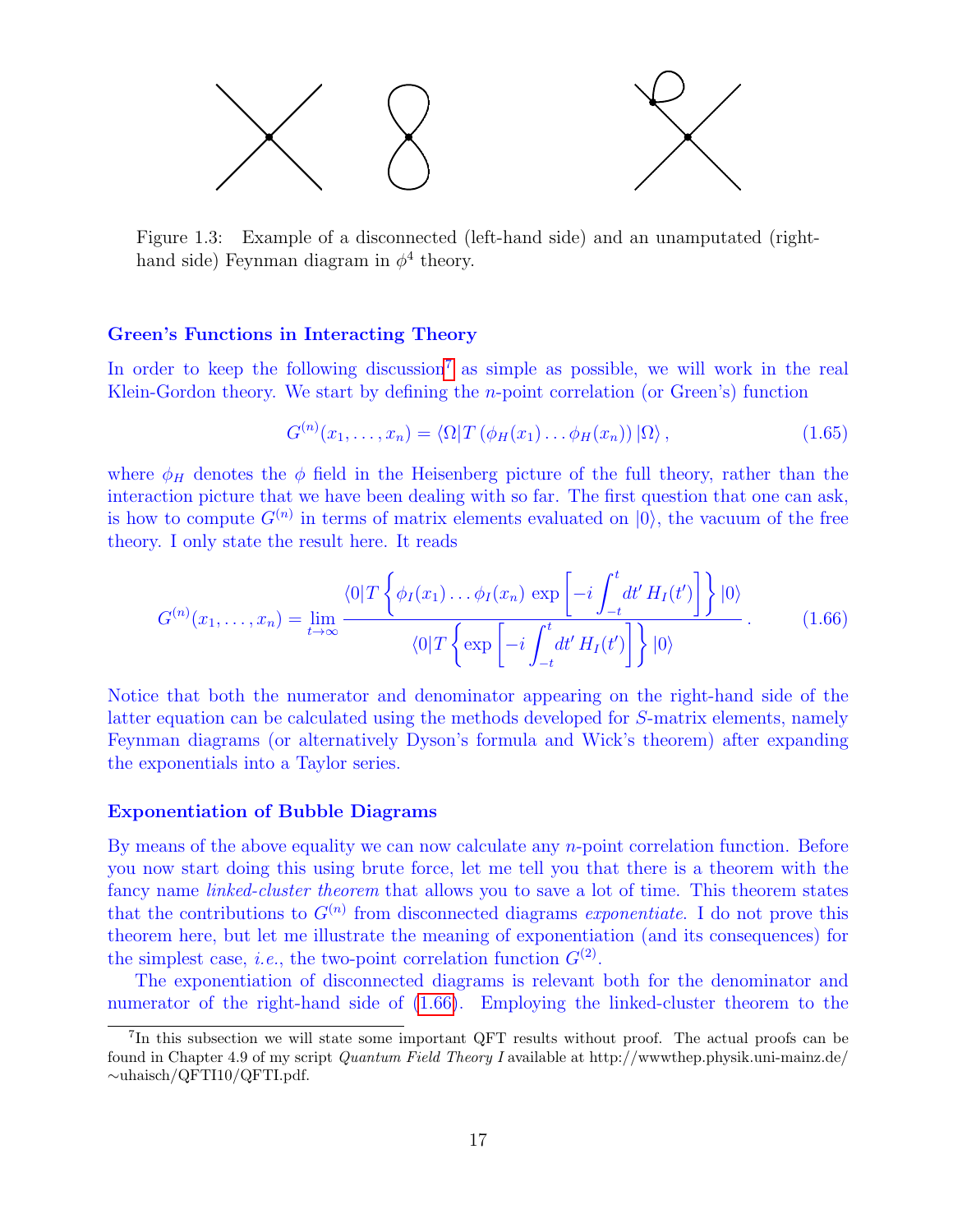denominator leads to the following pictorial identity

<span id="page-17-0"></span>lim t→∞ <sup>h</sup>0|<sup>T</sup> exp −i Z <sup>t</sup> −t dt<sup>0</sup> H<sup>I</sup> (t 0 ) |0i = 1 + + . . . = exp + . . . . (1.67) + + + + +

The disconnected Feynman diagrams appearing in this relation are called vacuum bubbles. In the case of  $G^{(2)}$ , the numerator of [\(1.66\)](#page-16-2) takes the form

$$
\lim_{t \to \infty} \langle 0 | T \left\{ \phi_I(x) \phi_I(y) \exp \left[ -i \int_{-t}^t dt' H_I(t') \right] \right\} | 0 \rangle =
$$
\n
$$
\left( \underbrace{\bullet \bullet \bullet}_{x \exp} + \underbrace{\bullet \bullet \bullet}_{y} + \underbrace{\bullet \bullet \bullet}_{y} + \underbrace{\bullet \bullet \bullet}_{y} + \cdots \right) \tag{1.68}
$$

<span id="page-17-1"></span>Combining now [\(1.67\)](#page-17-0) and [\(1.68\)](#page-17-1), it follows that the exponentials involving the sum of disconnected diagrams cancel between the numerator and denominator in the formula for the correlation functions. In the case of the two-point function, the final form of [\(1.66\)](#page-16-2) is thus

$$
G^{(2)}(x,y) = \frac{1}{x} + \frac{1}{y} + \frac{1}{x} + \frac{1}{y} + \frac{1}{z} + \frac{1}{y} + \dots \quad (1.69)
$$

The generalization to higher correlation function is straightforward and reads

<span id="page-17-2"></span>
$$
G^{(n)}(x_1,\ldots,x_n) = \langle \Omega | T(\phi_H(x_1)\ldots\phi_H(x_n)) | \Omega \rangle = \begin{pmatrix} \text{sum of all connected graphs} \\ \text{with } n \text{ external points} \end{pmatrix}.
$$
 (1.70)

The disconnected diagrams exponentiate, factor, and cancel as before. It is important to remember that by "disconnected" we mean "disconnected from all external points". In higher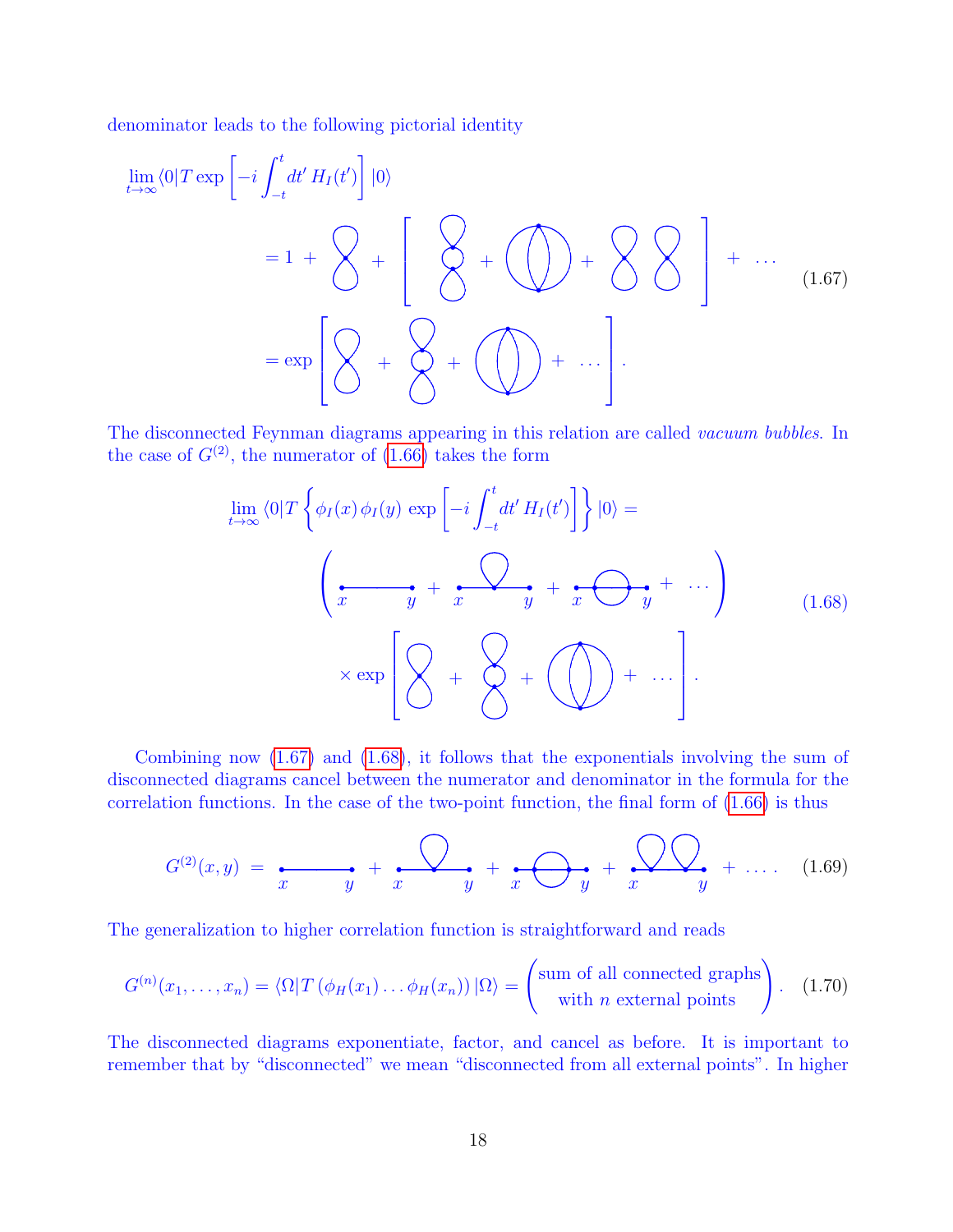correlations functions, diagrams can also be disconnected in another sense. Consider, e.g., the four-point function

G(4)(x1, x2, x3, x4) = (1.71) + + + + + . . . + + + + . . . + + . . . + + . . . .

In many of the displayed diagrams, external points are disconnected from each other. Such diagrams do neither exponentiate nor factor, they contribute to the amplitude just as do the fully connected diagrams in which any point can be reached from any other by traveling along the lines.

#### One-Particle States in Interacting Theory

We now have an extremely beautiful formula [\(1.70\)](#page-17-2) for computing an extremely abstract quantity the n-point correlation function. Our next task is to relate these objects back to S-matrix elements  $(1.20)$  (or equivalent T-matrix elements  $(1.40)$ ), which will allow us to compute quantities that can actually be measured, namely decay rates and cross sections.

In order to achieve this goal, we still have to learn how to deal with diagrams involving loops on the external lines. Let us first try to understand the problem with such graphs, looking at a specific example. We consider the following Feynman diagram

$$
p_1 \begin{cases}\n1 \\
p_2\n\end{cases}\n\begin{cases}\nq_1 \\
q_2\n\end{cases} = \frac{1}{2} \int d^4 p_3 \frac{i}{p_3^2 - m^2} \int d^4 l \frac{i}{l^2 - m^2} \\
\times (-i\lambda) (2\pi)^4 \delta^{(4)}(p_2 + p_3 - q_1 - q_2) \\
\times (-i\lambda) (2\pi)^4 \delta^{(4)}(p_1 - p_3),\n\end{cases} (1.72)
$$

appearing in  $\phi^4$  theory. We can integrate over  $p_3$  using the second delta function. It tells us to evaluate

<span id="page-18-0"></span>
$$
\frac{1}{p_3^2 - m^2} \bigg|_{p_3 = p_1} = \frac{1}{p_1^2 - m^2} = \frac{1}{0} \,. \tag{1.73}
$$

We get an infinity, since  $p_1$ , being the momentum of an external particle, is on-shell, *i.e.*,  $p_1^2 = m^2$ . This is not good! Clearly, diagrams like [\(1.73\)](#page-18-0) should not contribute to the S-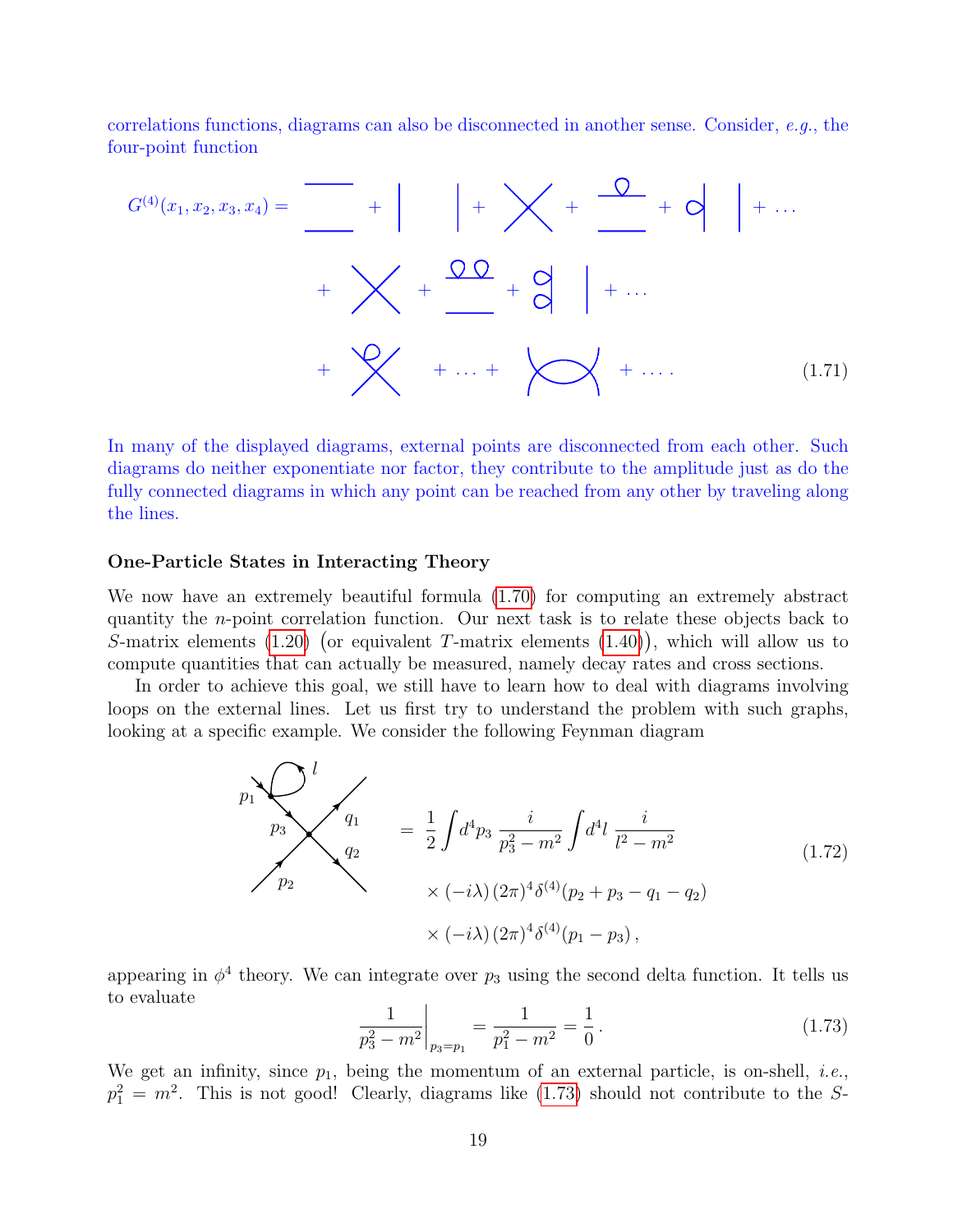matrix elements. In fact, this is physically reasonable, since the external leg corrections,



represent the evolution of one-particle state of the free theory into the one-particle state of the interacting theory, in the same way that the vacuum-bubble diagrams represent the evolution of  $|0\rangle$  into  $|\Omega\rangle$ . Since these corrections have nothing to do with the scattering process itself, it is somehow clear that one should exclude them from the calculation of the S-matrix.

This procedure goes by the name of *amputation*. For a generic Feynman diagram with external legs, we define amputation in the following way. Starting from the tip of each external leg, find the last point at which the diagram can be cut by removing a single propagator, such that this operation separates the leg from the rest of the diagram. Cut there. Let me give an non-trivial example of a diagram that appears at  $\mathcal{O}(\lambda^{10})$ , if one wants to compute  $\phi\phi \to \phi\phi$ scattering in  $\phi^4$  theory. Here it is:



#### From Correlation Functions to Scattering Matrix Elements

We have argued that the problem with external-leg corrections is that they become singular for on-shell external states as implied by [\(1.73\)](#page-18-0). In fact, it turns out that the structure of singularities of Feynman diagrams viewed as analytic functions of their external momenta  $(i.e.,$ Fourier-transformed correlation functions) plays a crucial role in the derivation of a general relation between Green's functions and S-matrix elements. This relation has first been derived by Harry Lehmann, Kurt Symanzik, and Wolfhart Zimmermann and is today known as the LSZ reduction formula. Combining the LSZ reduction formula with our Feynman rules for computing correlation functions will then lead to a master formula for S-matrix elements in terms of Feynman diagrams. In the following, I will simply state this relation without derivation for the case of the  $(n+2)$ -point correlator in  $\phi^4$  theory.

For the process  $\phi(p_A)\phi(p_B) \to \phi(q_1) \dots \phi(q_n)$  the relation between the S-matrix element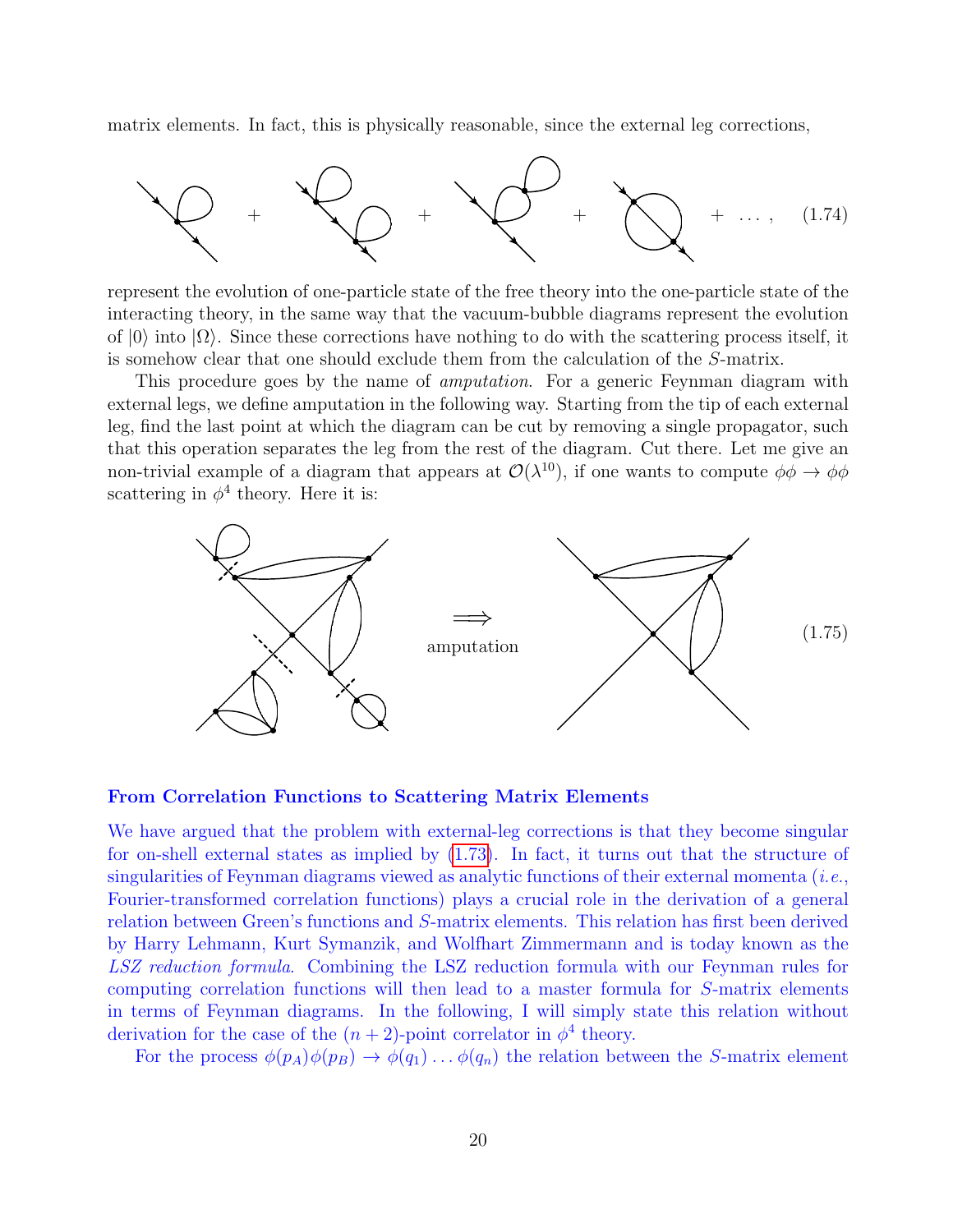and the Feynman graphs reads<sup>[8](#page-20-0)</sup>

<span id="page-20-1"></span>
$$
\langle q_1, \dots, q_n | S | p_A, p_B \rangle = \left(\sqrt{Z}\right)^{n+2} \sum_{p_A}^{p_B} \left(\frac{q_n}{q_1}\right)^{n+2} \left(\frac{1.76}{q_2}\right)^{n+2}
$$

where  $Z$  is called the *field-strength renormalization factor*, while the light gray blob represents the sum of fully connected, amputated  $(n + 2)$ -point Feynman diagrams in momentum space with on-shell external momenta. With this master formula at hand you can now in principle calculate any S-matrix element!

In physical terms, the field-strength renormalization factor corresponds to the probability to create a one-particle state out of the vacuum  $|\Omega\rangle$ . It is a universal factor and can be calculated in perturbation theory. At leading order, *i.e.*, to  $\mathcal{O}(\lambda^0)$  in the  $\phi^4$  theory, one has  $Z = 1$  which implies that the factors  $Z^{1/2}$  in [\(1.76\)](#page-20-1) are irrelevant for the tree-level calculations that we are dealing with in this lecture.

The Fourier-transform  $\tilde{G}_{\rm amp.}^{(n+2)}$  of the fully connected, amputated  $(n + 2)$ -point on-shell correlation function represented by the light gray blob on the right-hand side in [\(1.76\)](#page-20-1) is, on the other hand, process dependent. E.g., in the case of  $2 \rightarrow 2$  scattering in the  $\phi^4$  theory, it has the following perturbative expansion

<span id="page-20-2"></span>

The discussion in this subsection looks all quite terrible, but at the end it is not, if one restricts oneself to the leading quantum effects. E.g., the order  $\lambda$  contribution to  $\tilde{G}^{(4)}_{\text{amp.}}$  as described by the first Feynman diagram on the right-hand side of [\(1.77\)](#page-20-2) is easy to write down. Dropping disconnected graphs, [\(1.70\)](#page-17-2) leads to

<span id="page-20-3"></span>
$$
G^{(4)}(x_1, x_2, x_3, x_4) = -\frac{i\lambda}{4!} \int d^4 z \left\langle 0 \left| T \left( \phi(x_1) \phi(x_2) \phi(x_3) \phi(x_4) \phi^4(z) \right) \right| 0 \right\rangle
$$
  
\n
$$
= -i\lambda \int d^4 z \, D_F(x_1 - z) D_F(x_2 - z) D_F(x_3 - z) D_F(x_4 - z)
$$
  
\n
$$
= -i\lambda \int \frac{d^4 p_1}{(2\pi)^4} \cdots \frac{d^4 p_4}{(2\pi)^4} \int d^4 z \, e^{iz(p_1 + \ldots + p_4)} e^{-i(p_1 x_1 + \ldots + p_4 x_4)}
$$
  
\n
$$
\times \tilde{D}_F(p_1) \tilde{D}_F(p_2) \tilde{D}_F(p_3) \tilde{D}_F(p_4)
$$
  
\n
$$
= -i\lambda (2\pi)^4 \int \frac{d^4 p_1}{(2\pi)^4} \cdots \frac{d^4 p_4}{(2\pi)^4} \delta^{(4)}(p_1 + \ldots + p_4) e^{-i(p_1 x_1 + \ldots + p_4 x_4)}
$$
  
\n
$$
\times \tilde{D}_F(p_1) \tilde{D}_F(p_2) \tilde{D}_F(p_3) \tilde{D}_F(p_4).
$$
 (1.78)

<span id="page-20-0"></span><sup>&</sup>lt;sup>8</sup>If the external particles are of different species, each has its own renormalization factor  $Z^{1/2}$ . Furthermore, if the particles have spin, there will be additional polarization factors on the right-hand side of the equation.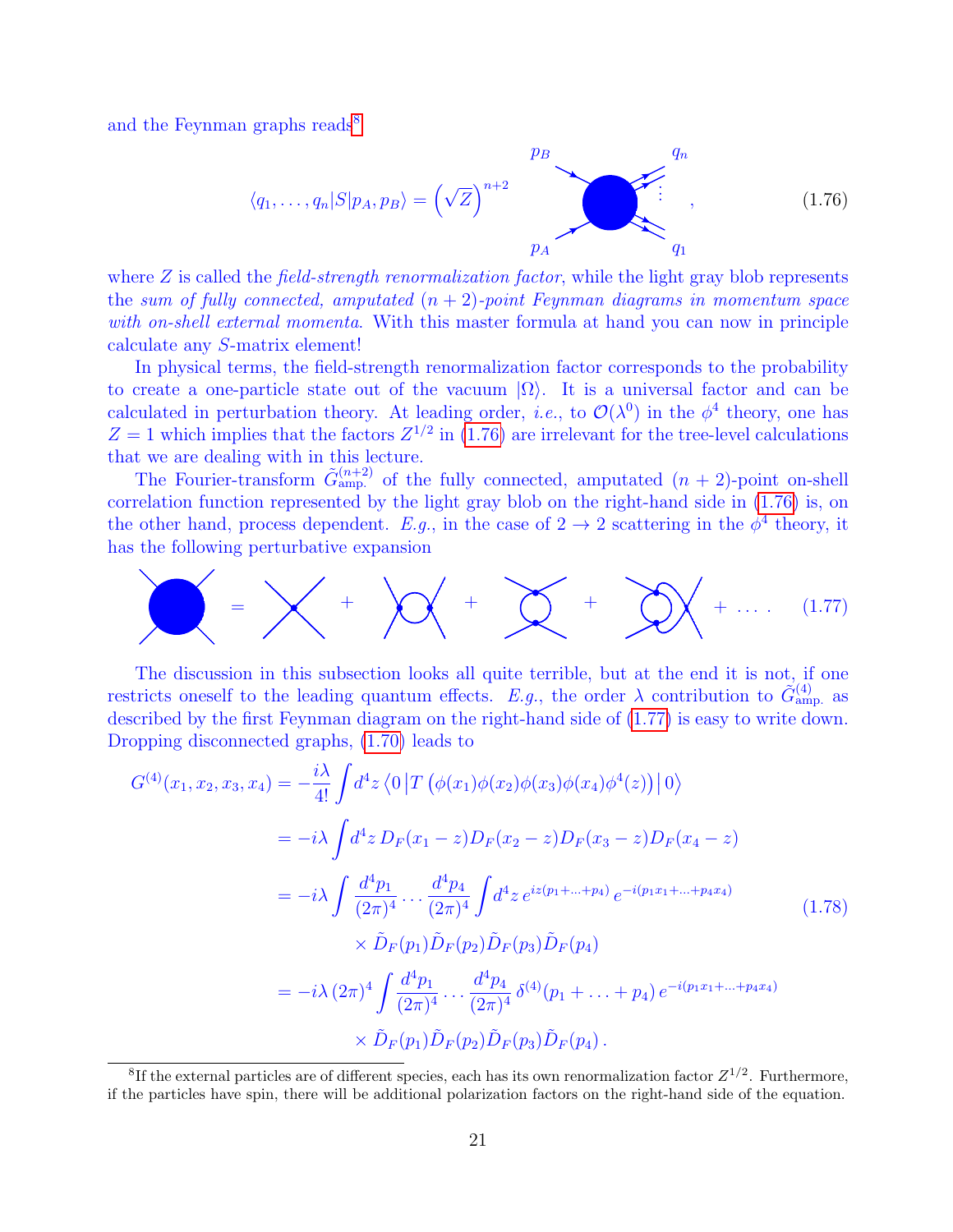From the first to the second line we have used Wick's theorem and then employed the representation

$$
D_F(x - y) = \int \frac{d^4 p}{(2\pi)^4} \tilde{D}_F(p) e^{-ip(x - y)}, \qquad (1.79)
$$

with

$$
\tilde{D}_F(p) = \frac{i}{p^2 - m^2 + i\epsilon},\tag{1.80}
$$

of the Feynman propagator to rewrite the expression in momentum space. We now Fourier transform the final result in [\(1.78\)](#page-20-3), stripping off  $(2\pi)^4 \delta^{(4)}(p_1 + ... + p_4)$  and the four external propagators to obtain the amputated 4-point Green's function:

$$
G_{\rm amp.}^{(4)}(p_1, p_2, p_3, p_4) = -i\lambda. \tag{1.81}
$$

### 1.7 Decay Rates and Cross Sections

As in usual QM, also in QFT the probabilities for things to happen are the (modulus) square of the quantum amplitudes. In this subsection we will compute these probabilities, known as decay widths and cross sections. One small subtlety here is that any  $T$ -matrix element  $(1.57)$ comes with a factor of  $(2\pi)^4 \delta^{(4)}(p_f - p_i)$ , so that we end up with the square of a delta function. As we will see in a moment, this subtlety is a result of the fact that we are working in an infinite space.

#### Decay Rates

We would now like to calculate the probability for a single-particle initial state  $|i\rangle$  of momentum  $p_i$  and rest mass m to decay into the final state  $|f\rangle$  consisting of n particles with total momentum  $p_f = \sum_{j=1}^n q_j$ . This quantity is given by the ratio

$$
P_n = \frac{|\langle f|S|i\rangle|^2}{\langle i|i\rangle\langle f|f\rangle} \,. \tag{1.82}
$$

The states  $|i\rangle$  and  $|f\rangle$  obey the relativistic normalization formula

$$
\langle i|i\rangle = (2\pi)^3 2\omega_{\mathbf{p}_i} \delta^{(3)}(0) = 2\omega_{\mathbf{p}_i} V , \qquad (1.83)
$$

where we have replaced the delta function  $\delta^{(3)}(0)$  by the volume V of space (remember that we have already seen this when we discussed the energy density of the vacuum in the "Canonical Quantization" part of the lecture). Similarly, one has for the final state

$$
\langle f|f\rangle = \prod_{j=1}^{n} 2\omega_{\mathbf{q}_j} V. \tag{1.84}
$$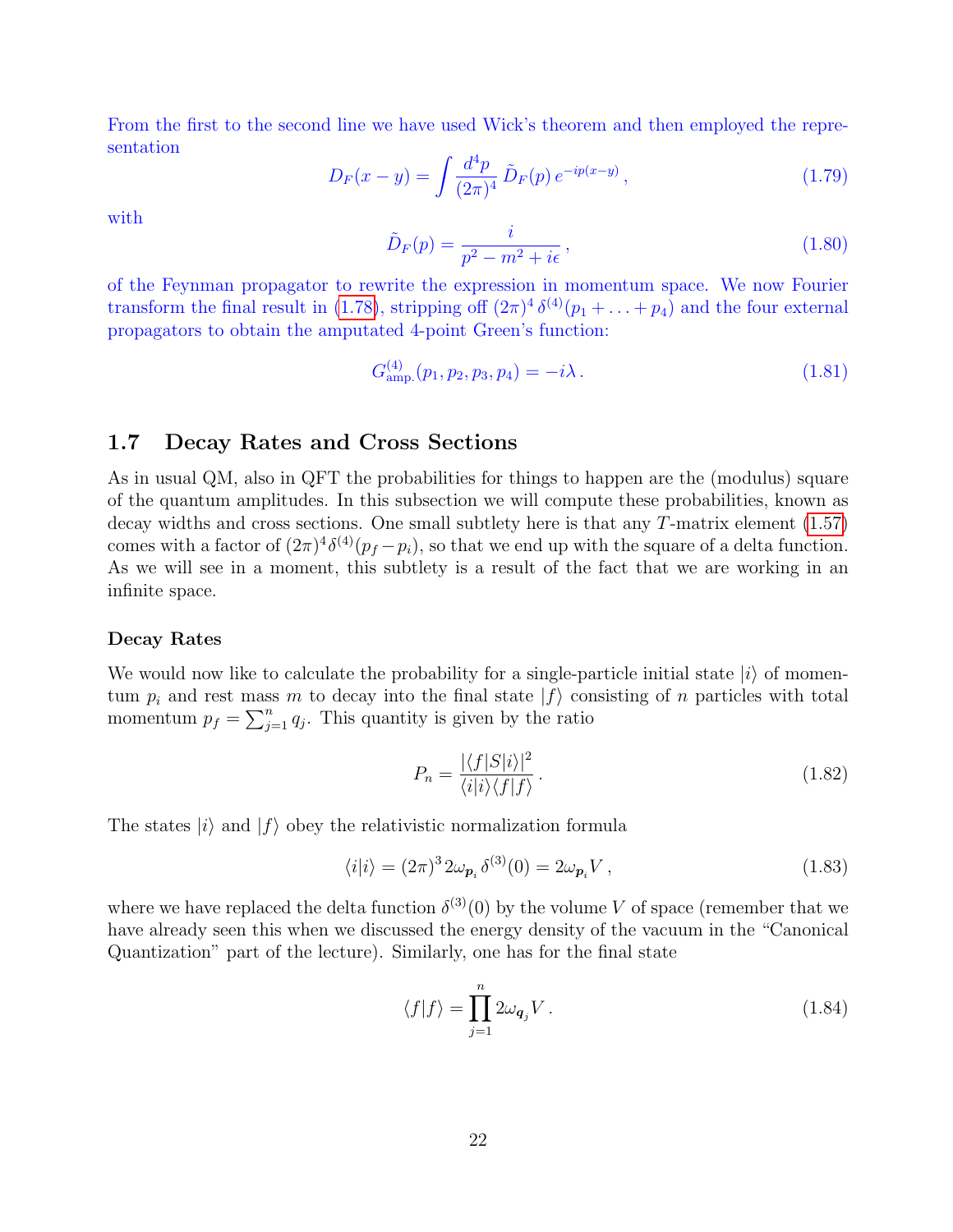If the initial-state particle is at rest, *i.e.*,  $\omega_{p_i} = m$  and  $p_i = 0$ , we get using [\(1.57\)](#page-13-1) for the  $i \rightarrow f$  decay probability

$$
P_n = \frac{1}{2mV} \prod_{j=1}^n \frac{1}{2\omega_{\mathbf{q}_j} V} \left[ (2\pi)^4 \delta^{(4)}(p_f - p_i) \right]^2 |\mathcal{A}(i \to f)|^2
$$
  
= 
$$
\frac{1}{2mV} (2\pi)^4 \delta^{(4)}(p_f - p_i) |\mathcal{A}(i \to f)|^2 Vt \prod_{j=1}^n \frac{1}{2\omega_{\mathbf{q}_j} V}.
$$
 (1.85)

<span id="page-22-1"></span>Notice that in order to arrive at the second line we have replaced one of the delta functions  $(2\pi)^4 \delta^{(4)}(0)$  by the space-time volume Vt.

We can now divide out  $t$  to get the transition function per unit time. After integrating over all possible momenta of the final-state particles, *i.e.*,  $V \int d^3q_j/(2\pi)^3$ , we then obtain in terms of the relativistically-invariant *n*-body phase-space element<sup>[9](#page-22-0)</sup>

<span id="page-22-2"></span>
$$
d\Pi_n = (2\pi)^4 \delta^{(4)}(p_f - p_i) \prod_{j=1}^n \frac{d^3 q_j}{(2\pi)^3} \frac{1}{2\omega_{\mathbf{q}_j}} = (2\pi)^4 \delta^{(4)}(p_f - p_i) \prod_{j=1}^n d^3 \tilde{q}_j ,\qquad (1.86)
$$

the following expression for the *partial decay width* into the considered *n*-particle final state

<span id="page-22-3"></span>
$$
\Gamma_n = \frac{1}{2m} \int d\Pi_n \, |\mathcal{A}(i \to f)|^2 \,. \tag{1.87}
$$

Notice that the factors of the spatial volume V in the measure  $V \int d^3q_j/(2\pi)^3$  have cancelled those in [\(1.85\)](#page-22-1), while the factors  $1/(2\omega_{\mathbf{q}_j})$  in (1.85) have conspired with the 3-momentum integrals in  $V \int d^3q_j/(2\pi)^3$  to produce Lorentz-invariant measures  $d^3\tilde{q}_j$ . In consequence, the density of final states [\(1.86\)](#page-22-2) is a Lorentz-invariant quantity.

After summation over all possible *n*-particle final states, one finally finds the so-called *total* decay width

<span id="page-22-4"></span>
$$
\Gamma = \frac{1}{2m} \sum_{n} \int d\Pi_n \, |\mathcal{A}(i \to f)|^2 \,, \tag{1.88}
$$

with  $d\Pi_n$  corresponding to a given final state. The total decay width is equal to the reciprocal of the *half-life*  $\tau = 1/\Gamma$  of the decaying particle. If the decaying particle is not at rest, the or the *naif-ufe*  $\tau = 1/1$  or the decaying particle. If the decaying particle is not at rest, the decay rate becomes  $m \Gamma/\omega_{p_i}$ . This leads to an increased half-life  $\omega_{p_i} \tau/m = \tau/\sqrt{1-v^2} = \gamma \tau$ , where  $\boldsymbol{v}$  is the velocity of the decaying particle. Of course, this is a well-known effect related to time dilation. E.g. taking the muon lifetime at rest as the laboratory value of  $2.22 \mu s$ , the lifetime of a cosmic ray produced muon traveling at 98% of the speed of light is about five times longer.

In terms of the partial and total decay width, [\(1.87\)](#page-22-3) and [\(1.88\)](#page-22-4), the branching ratio (or branching fraction) for the n-particle decay  $i \rightarrow f$  reads

$$
\mathcal{B}(i \to f) = \frac{\Gamma_n}{\Gamma} \,. \tag{1.89}
$$

Needless to say that  $\mathcal{B}(i \to f) \in [0,1]$  and  $\sum_{n} \mathcal{B}(i \to f) = 1$ .

<span id="page-22-0"></span><sup>&</sup>lt;sup>9</sup>This object is in some textbooks denoted by  $dPS_n$ .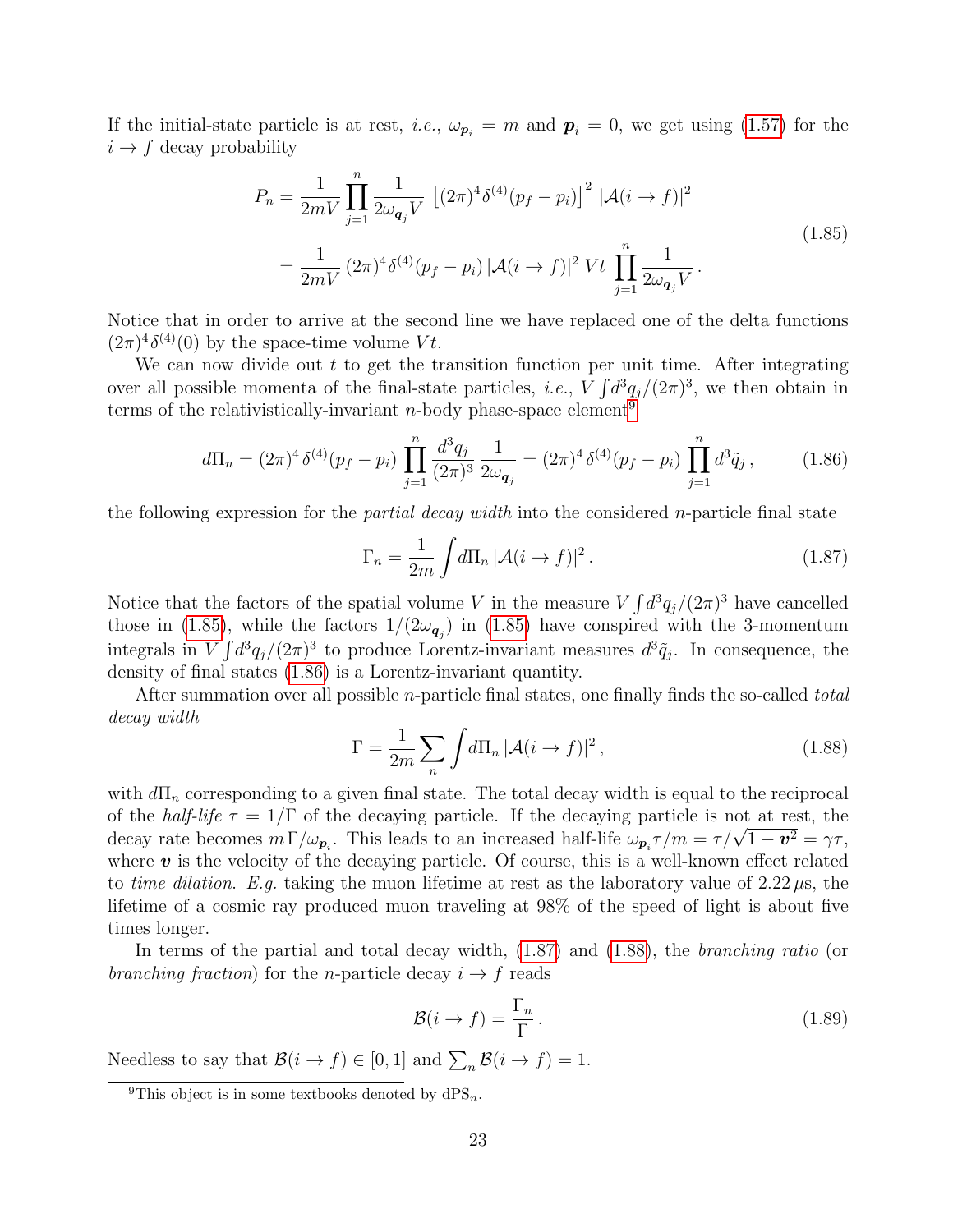#### Cross Sections

Consider an initial state consisting of one target and one beam particle in the momentum state  $|i\rangle = |p_A, p_B\rangle$  scattering into a final state  $|f\rangle = |q_1, \ldots, q_n\rangle$ . In analogy with the calculation that lead to [\(1.88\)](#page-22-4), the corresponding differential transition probability [\(1.85\)](#page-22-1) per unit time and flux is given by

<span id="page-23-0"></span>
$$
d\sigma = \frac{1}{F} \frac{d\Pi_n}{4E_A E_B V} \left[ \mathcal{A}(i \to f) \right]^2, \tag{1.90}
$$

which is usually referred to as the *differential cross section*. Here we have written  $E_A$  and  $E_B$ instead of  $w_{p_A}$  and  $w_{p_B}$ . In the latter expression F stands for the flux associated with the incoming beam of particles. The flux can be written as

$$
F = \frac{|\mathbf{v}_{\text{rel}}|}{V} = \frac{|\mathbf{v}_A - \mathbf{v}_B|}{V} = \frac{|\mathbf{p}_A/E_A - \mathbf{p}_B/E_B|}{V} = \frac{\sqrt{(p_A p_B)^2 - m_A^2 m_B^2}}{E_A E_B V}.
$$
 (1.91)

<span id="page-23-1"></span>The equality of the next-to-last and last expression can be simply shown by using that  $p_A^2 =$  $m_A^2 = E_A^2 - \mathbf{p}_A^2$  and  $p_B^2 = m_B^2 = E_B^2 - \mathbf{p}_B^2$ . Combining [\(1.90\)](#page-23-0) and [\(1.91\)](#page-23-1) we thus find the expression

<span id="page-23-2"></span>
$$
\sigma = \frac{1}{4\sqrt{(p_A p_B)^2 - m_A^2 m_B^2}} \int d\Pi_n \ |\mathcal{A}(i \to f)|^2 \,, \tag{1.92}
$$

for the total cross section. The flux factor  $1/4\left(\left(p_A p_B\right)^2 - m_A^2 m_B^2\right)^{-1/2}$  is not Lorentz invariant, but invariant under boosts along the beam direction, as expected for a cross-sectional area perpendicular to the beam.

#### Differential Cross Section for  $2 \rightarrow 2$  Scattering

To close this chapter we would now like to specialize the result [\(1.92\)](#page-23-2) to the easiest case of  $2 \rightarrow 2$  scattering. We carry out the discussion in the CM frame, the frame in which the total initial 3-momentum vanishes, i.e.,  $\mathbf{p}_A + \mathbf{p}_B = 0$ . Momentum conservation of course then implies that  $q_1 + q_2 = 0$ . For simplicity, we also assume that the masses of all four particles are equal to m, so in particular we have  $p_A p_B = q_1 q_2$ . Under this assumptions one has

<span id="page-23-3"></span>
$$
\sqrt{(p_A p_B)^2 - m^4} = \sqrt{(q_1 q_2)^2 - m^4} = \sqrt{(E_1 E_2 - \boldsymbol{q}_1 \cdot \boldsymbol{q}_2)^2 - (E_1^2 - \boldsymbol{q}_1^2)(E_2^2 - \boldsymbol{q}_2^2)}
$$
\n
$$
= \sqrt{(E_1 E_2 + \boldsymbol{q}_1^2)^2 - (E_1^2 - \boldsymbol{q}_1^2)(E_2^2 - \boldsymbol{q}_1^2)} = \sqrt{(E_1 + E_2)^2 \boldsymbol{q}_1^2} = E|\boldsymbol{q}_1|,
$$
\n(1.93)

where in the third step we have used  $q_2 = -q_1$  and in the final step identified  $E = E_1 + E_2$ as the total CM energy.

Working in the CM frame we can also partially evaluate the integrals appearing in the two-body phase space

$$
\int d\Pi_2 = \int \frac{d^3q_1}{(2\pi)^3} \frac{1}{2E_1} \frac{d^3q_2}{(2\pi)^3} \frac{1}{2E_2} (2\pi)^4 \delta^{(4)}(p_A + p_B - q_1 - q_2).
$$
 (1.94)